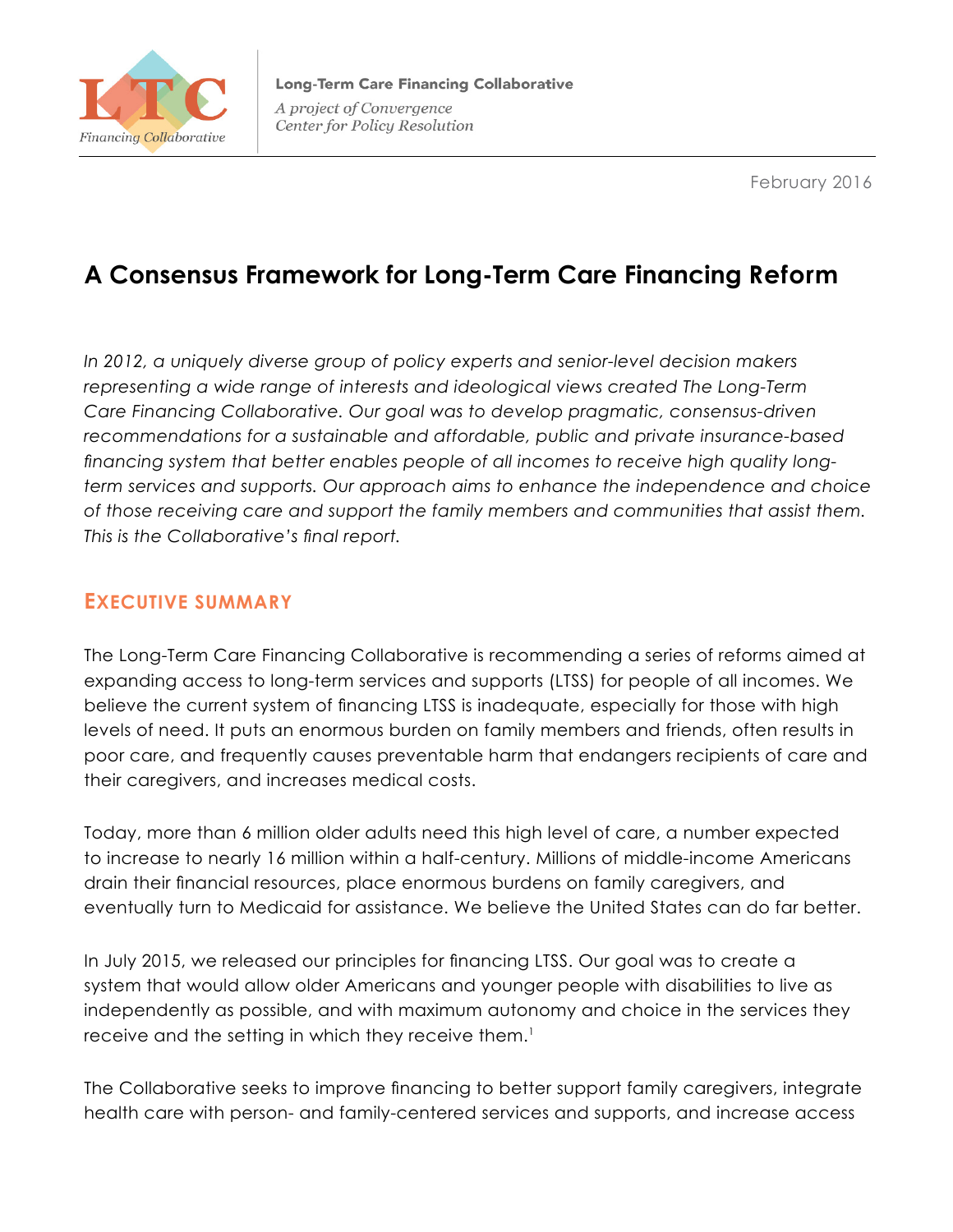to insurance while improving safety net programs. We believe these solutions must be fiscally sustainable. We aim to improve mechanisms for people with sufficient assets and income to save for and insure against LTSS needs and risks, and we recognize the importance of increasing public awareness about the need to prepare for LTSS costs.

In July 2015, we recommended ways to better support the families and communities that provide LTSS.2 We proposed better integration of LTSS and medical care, greater support for paid caregivers and families, and enhanced support for communities and employers of caregivers.

In our final report, we make the following additional recommendations:

- A universal catastrophic insurance program aimed at providing financial support to those with high levels of care needs over a long period of time.
- A series of private sector initiatives and public policies aimed at revitalizing the long-term care insurance market to help address non-catastrophic LTSS risk. We also support efforts to encourage retirement savings and develop more efficient and innovative use of home equity to assist middle-and upper-income families finance LTSS needs for those risks that are not covered by catastrophic insurance benefits.
- A modernized Medicaid LTSS safety net for those with limited lifetime incomes who are not able to save for these care needs, as well as for those who deplete their assets paying for medical and long-term care costs. This includes more flexible public programs that can deliver care in the setting most appropriate to the needs of individuals.
- Stronger support for families and communities that are the bedrock for people receiving care at home and better integration of medical treatment and personal assistance. We described these two recommendations in our July 2015 report, Vision of a Better Future [for People Needing Long-Term Services and Supports.](http://www.convergencepolicy.org/wp-content/uploads/2015/07/LTCFC-Vision-070215.pdf)

There is no single solution to the challenges we face. We believe that this package of reforms best fits those of all ages who need supports and services. It also best targets public resources to those who most need assistance—people with chronic conditions who face very long and costly periods of LTSS need.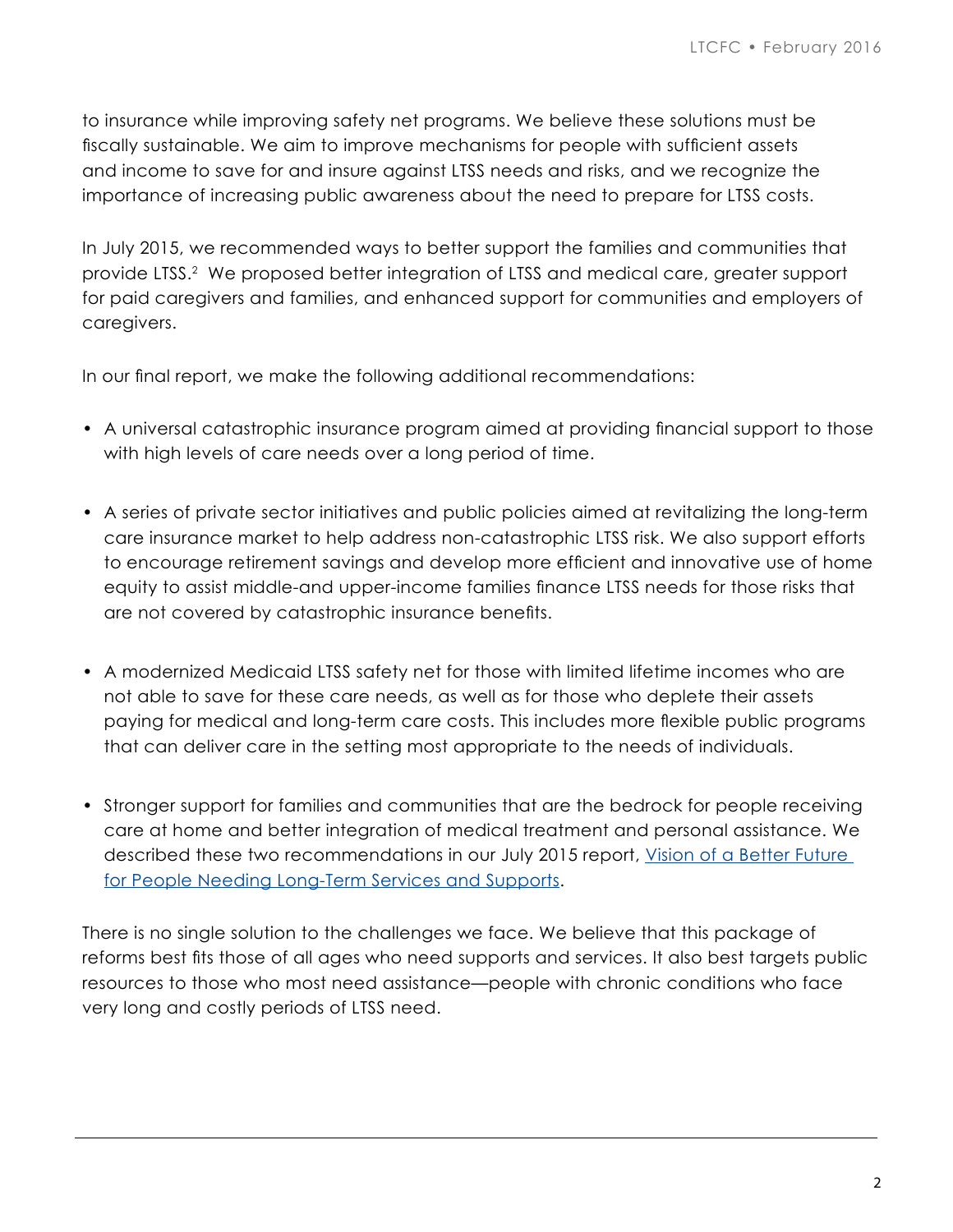Our proposals are primarily focused on assisting older adults with LTSS needs. However, we believe that any reform must also serve the needs of younger people with disabilities. We also believe transitions between insurance and safety-net programs must be seamless and must not leave middle-income people without access to either.

Recent research shows that about half of all seniors will need a high level of personal assistance before they die. They typically will need this care for two years at an average cost of nearly \$140,000. However, behind the averages is wide variation: One in five older adults will need this high level of personal assistance for less than one year while 14 percent will need it for more than five years. For about 10 percent of older adults, the total cost of paid care will be less than \$25,000, but for 15 percent the cost of care will exceed \$250,000.

This pattern of risk is ideally addressed through insurance. Few Americans can save for catastrophic LTSS costs, nor should they. Yet, the current private insurance market has been unable to create a product that is priced to attract a meaningful number of middleincome consumers.

After careful consideration, we concluded that no voluntary insurance program is broadly affordable. Thus we recommend a universal catastrophic insurance program. One benefit of such a program is that it is likely to significantly reduce Medicaid's LTSS expenditures for older adults.

We recognize that such a catastrophic program has limitations. It does not finance care in the first years of need, which can be costly. Nor would the limited daily benefit we contemplate cover all lifetime costs for those with very high care needs. However, we expect that middle- and upper-income families will supplement this insurance with private savings, better use of home equity, and private long-term care insurance, which could be sold to supplement catastrophic coverage. Lower-income people will have access to improved Medicaid.

The Collaborative also acknowledges that there are many unanswered questions when it comes to LTSS financing. As a result, it recommends further research to better support stakeholder agreement and informed policy making.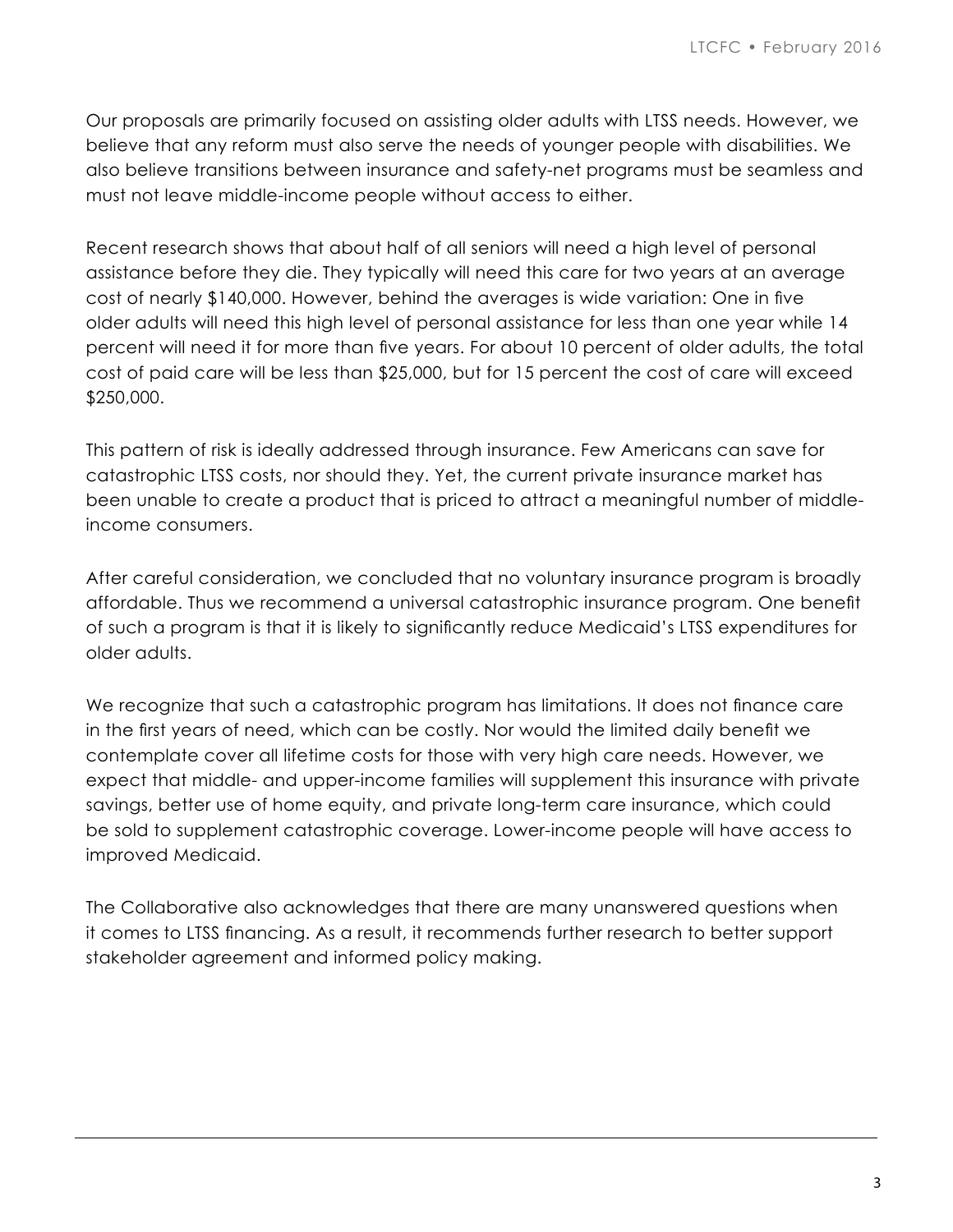# **MEMBERS OF THE COLLABORATIVE**

Gretchen Alkema, The SCAN Foundation+

Robert Blancato, Elder Justice Coalition

- \* Sheila Burke, Harvard Kennedy School; Strategic Advisor, Baker, Donelson, Bearman, Caldwell & **Berkowitz**
- \* Stuart Butler, The Brookings Institution+
- \* Marc Cohen, LifePlans, Inc. Susan Coronel, America's Health Insurance Plans (AHIP) John Erickson, Erickson Living Mike Fogarty, former CEO, Oklahoma Health Care Authority William Galston, The Brookings Institution+
- \* Howard Gleckman, Urban Institute+ Lee Goldberg, The Pew Charitable Trusts+ Jennie Chin Hansen, immediate past CEO, American Geriatrics Society+ Ron Pollack, Families USA
- \* Don Redfoot, Consultant John Rother, National Coalition on Healthcare Nelson Sabatini, The Artemis Group Dennis G. Smith, Dentons US LLP Ron Soloway, UJA-Federation of New York (retired) Richard Teske (1949-2014) Former U.S. Health and Human Services Official Benjamin Veghte, National Academy of Social Insurance+ Paul Van de Water, Center on Budget & Policy Priorities (CBPP)+ Audrey Weiner, Jewish Home Lifecare, immediate past Chair, LeadingAge \* Jonathan Westin, The Jewish Federations of North America (JFNA)
- Gail Wilensky, Project HOPE Caryn Hederman, Project Director, Convergence Center for Policy Resolution Allen Schmitz, Technical Advisor to the Collaborative, Milliman, Inc.+
- + Collaborative members have joined in their individual capacities with institutional affiliations provided for identification purposes only.
- \* Jonathan Westin, Stuart Butler, and Howard Gleckman founded the Collaborative in 2012. Collaborative Steering Committee members include Sheila Burke, Stuart Butler, Marc Cohen, Howard Gleckman, Don Redfoot, and Jonathan Westin.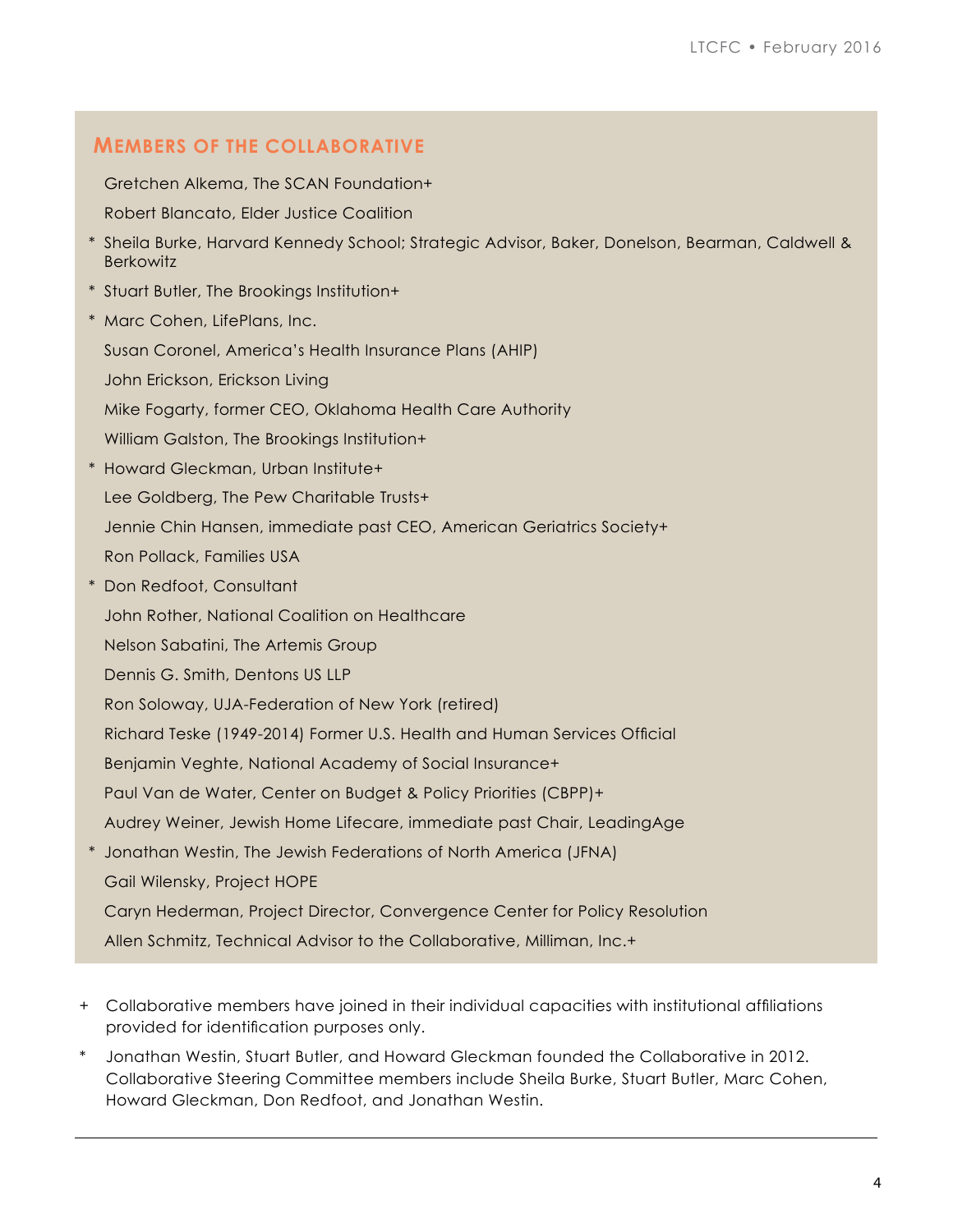## **INTRODUCTION**

*"Long-term care has been America's denial issue for too long. It has long been apparent that a genuine public/private approach is needed. The Collaborative mirrored in its work its belief that it will take consumers, providers, insurers and government working together to design a first time LTSS system that delivers and finances services. The diverse backgrounds and views of the members of the Collaborative provided the right ingredients for our principles to be presented. The Collaborative wanted to be more than just a new voice—it wants to be the catalyst that drives the issue of LTSS to the forefront of the American policy and political agenda where it belongs."*

#### *-Bob Blancato, National Coordinator, Elder Justice Coalition*

Members of the Long-Term Care Financing Collaborative ("Collaborative") include policy experts, consumer advocates, and representatives from service providers and the insurance industry. We are former senior executive branch officials in both Democratic and Republican administrations, former congressional aides, and former top state health officials. Our goal is to offer an expanded vision of a better future for people who need LTSS and recommend paths toward LTSS financing policies that empower that future.

Convergence Center for Policy Resolution was selected to convene the Collaborative and facilitated our efforts to build trust, identify solutions, and form alliances for action. Convergence offered a neutral place for dialogue and effective, nonpartisan leadership to help us better understand each other's personal and professional interests and values. We reached consensus on a shared vision of a better future for people who need LTSS and principles to guide financing reforms. We coordinated with other LTSS financing initiatives to support new research that begins to answer key questions about LTSS financing. By agreeing to a vision, principles for reform, and shared facts, we have been able to push through longstanding ideological differences and come to consensus on recommendations in this report.

The Collaborative believes we need 21st Century financing for 21st Century lives. We are living longer and our preferences for how we receive services and supports are changing. Yet, our financing options remain stuck in the last century. Many Americans, including those who were solidly middle-income until they faced long-term chronic illness or injury, turn to Medicaid, a public safety net program. State governments, which share responsibility for Medicaid with the Federal government, are scrambling to meet Medicaid's expanding costs and address the policy implications of its huge share of state budgets.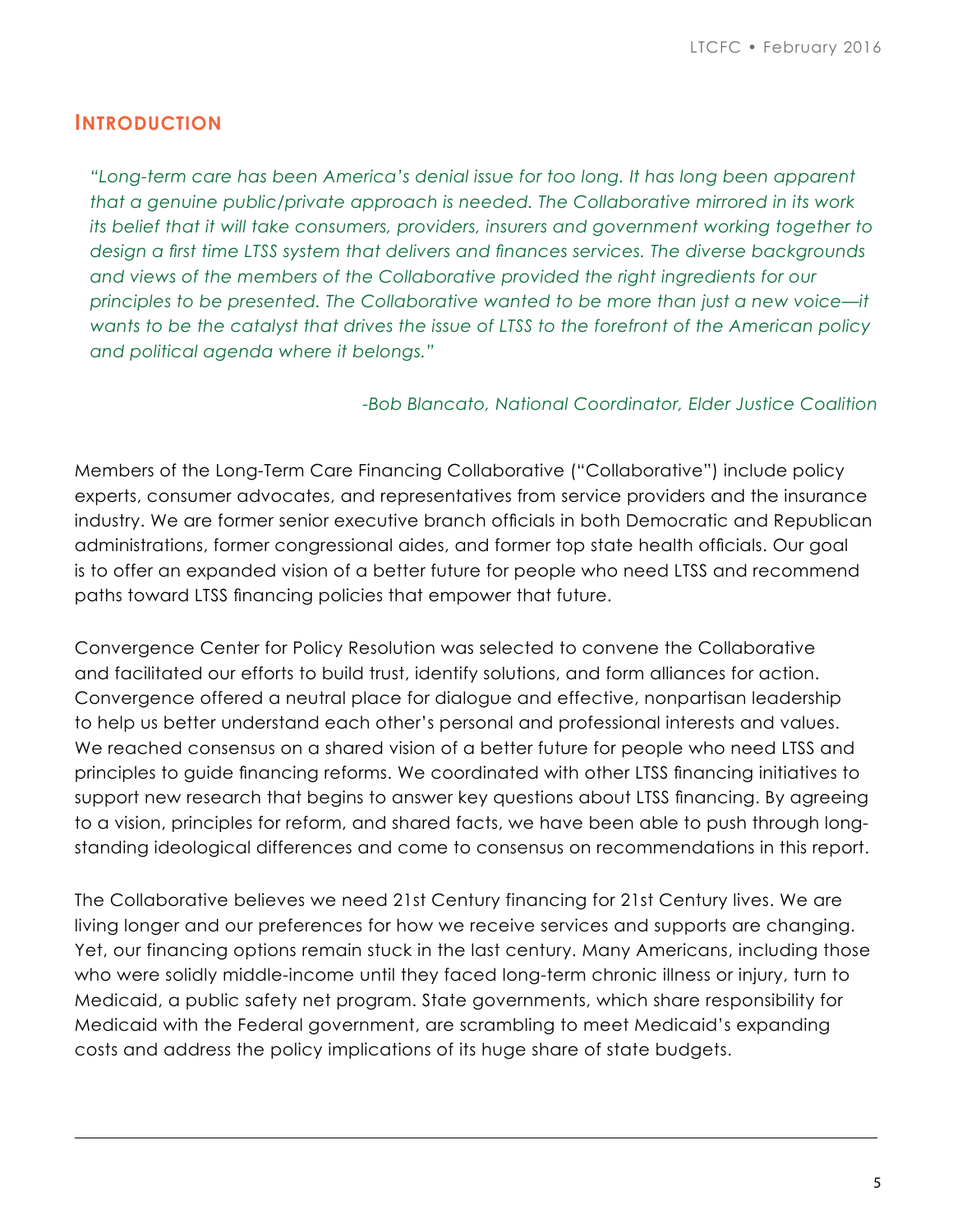This approach fails to protect middle income families from financial impoverishment. It discourages younger adults with disabilities from working, locking them into a lifetime of poverty. It precludes autonomy and choice of services. Its perverse financial incentives create obstacles to appropriate and coordinated health and LTSS care. Our current policies foreclose, for many, an option large numbers of Americans prefer: living independently in one's home and community as long as possible.

Few Americans are prepared for the risks of LTSS. Without financial resources, the burden of caregiving often falls on spouses or adult children, often daughters. There is an alternative: advance planning and prefunding, either by individuals or society, through some form of insurance or saving.

The Collaborative supports a hybrid public/private insurance approach to protect Americans against the risks of catastrophic LTSS costs. While we recognize there is no single "magic bullet" solution, a well-designed package of financing tools can better protect millions of us from the risk of impoverishment due to costs of meeting high-level LTSS needs.

We believe such a system should prevent gaps between Medicaid and private market insurance for those with middle-incomes. Insurance should mesh seamlessly with a strong safety net for low-income families.

In July 2015, we published *Principles for Improving Financing and Delivery of Long-Term Services and Supports*. We imagined a model that would shift to a financially-sustainable insurance-based system built on a framework of private and public reforms. Middle-income people could provide for their LTSS needs without impoverishment. Working-age people with disabilities could earn income and acquire savings without jeopardizing the services and supports they need.

This new design would support autonomy, choice of services, and the ability to live independently in one's home and community while receiving LTSS. It would make meaningful employment possible for working-age people living with disabilities, and would better integrate medical care with person-centered supports and services.

Our recommendations are based on this shared vision as well as on the best research available on long-term services and supports, including both data on current programs and economic modeling of potential alternatives.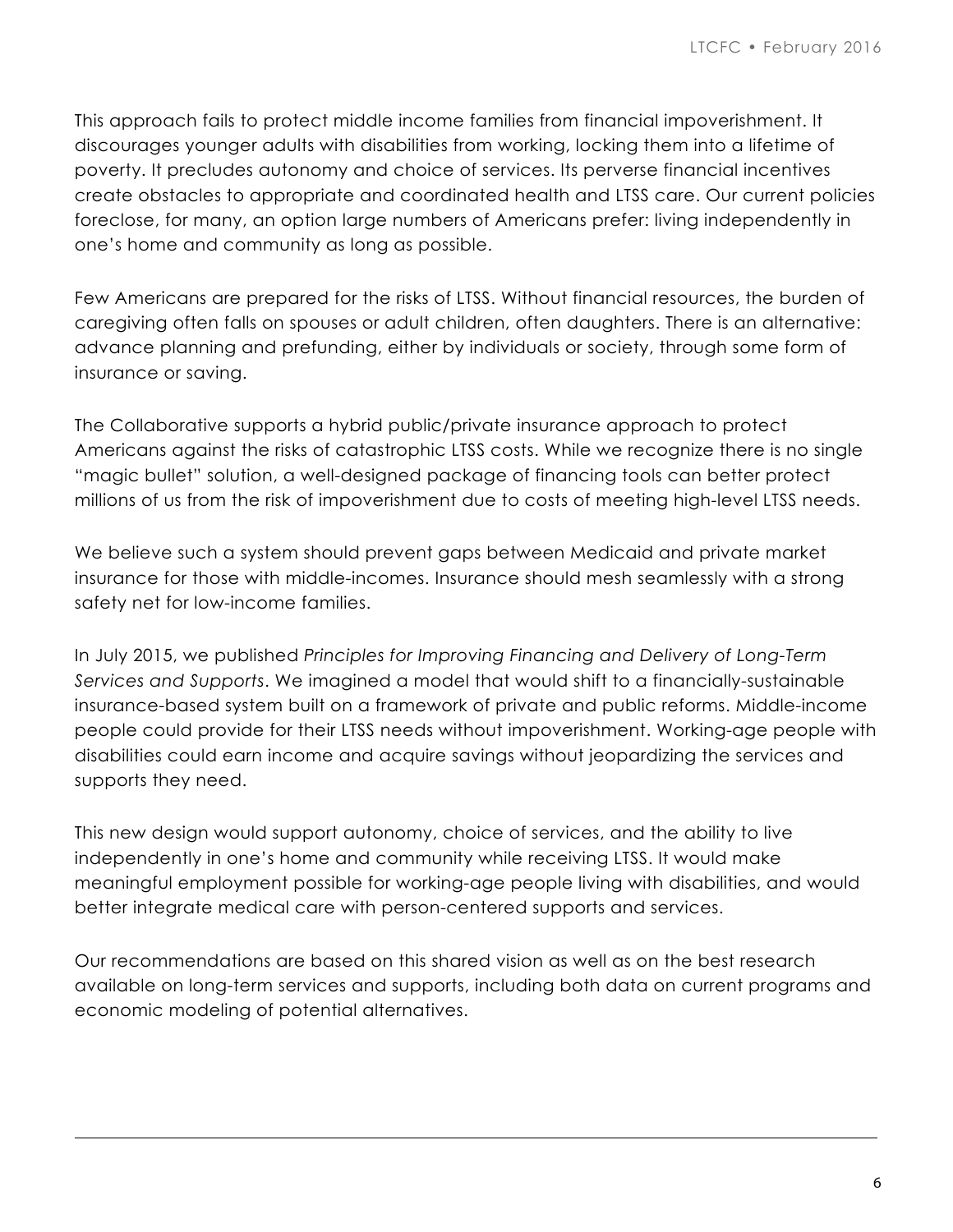# **THE PROBLEM**

*"America faces an enormous challenge in figuring out how to address and pay for the long-term needs of aging Baby Boomers and the generations that will follow them. We need to imagine ways to shift from a more welfare-based financing system to a primarily insurance-based system that meets the needs of individuals and their caregivers. We need to have an honest discussion of the obligations we have to each other."*

*-Stuart Butler, The Brookings Institution*

More than two-thirds of older adults will need some personal assistance before they die, and nearly half will have a high enough level of need that they would be eligible for private long-term care insurance or Medicaid.<sup>3</sup> More than 6 million older adults need that level of care today, and nearly 16 million will need this assistance in 50 years.

We pay for much of that care "out of pocket" from savings and retirement income and help from families. By mid-century, such spending will more than double as a share of the economy.4 Yet these costs are far beyond the reach of most Americans and will result in increasing numbers turning to Medicaid for financial assistance.

Out of pocket spending for paid care is high, but it is dwarfed by the economic value of unpaid LTSS provided by families and communities. In 2013 alone, family and friends provided an estimated 37 billion hours of uncompensated LTSS for adults, worth up to \$470 billion. This level of uncompensated care was more than three times what Medicaid spent on LTSS in 2013.5,6

The majority of unpaid family caregivers report having to reduce work hours or take unpaid leave.7 A woman in her 50s who leaves a job to care for aging parents loses an average of \$300,000 in lifetime income.<sup>8</sup> Unpaid family caregivers lose an estimated \$3 trillion in lost lifetime wages and benefits.<sup>9</sup>

Unpaid caregiving costs employers, too. Estimates of lost productivity from absenteeism alone range from \$17.1 billion to \$33 billion annually.10 Costs of turnover and schedule adjustments for caregiving workers add an additional \$17.7 billion in costs.11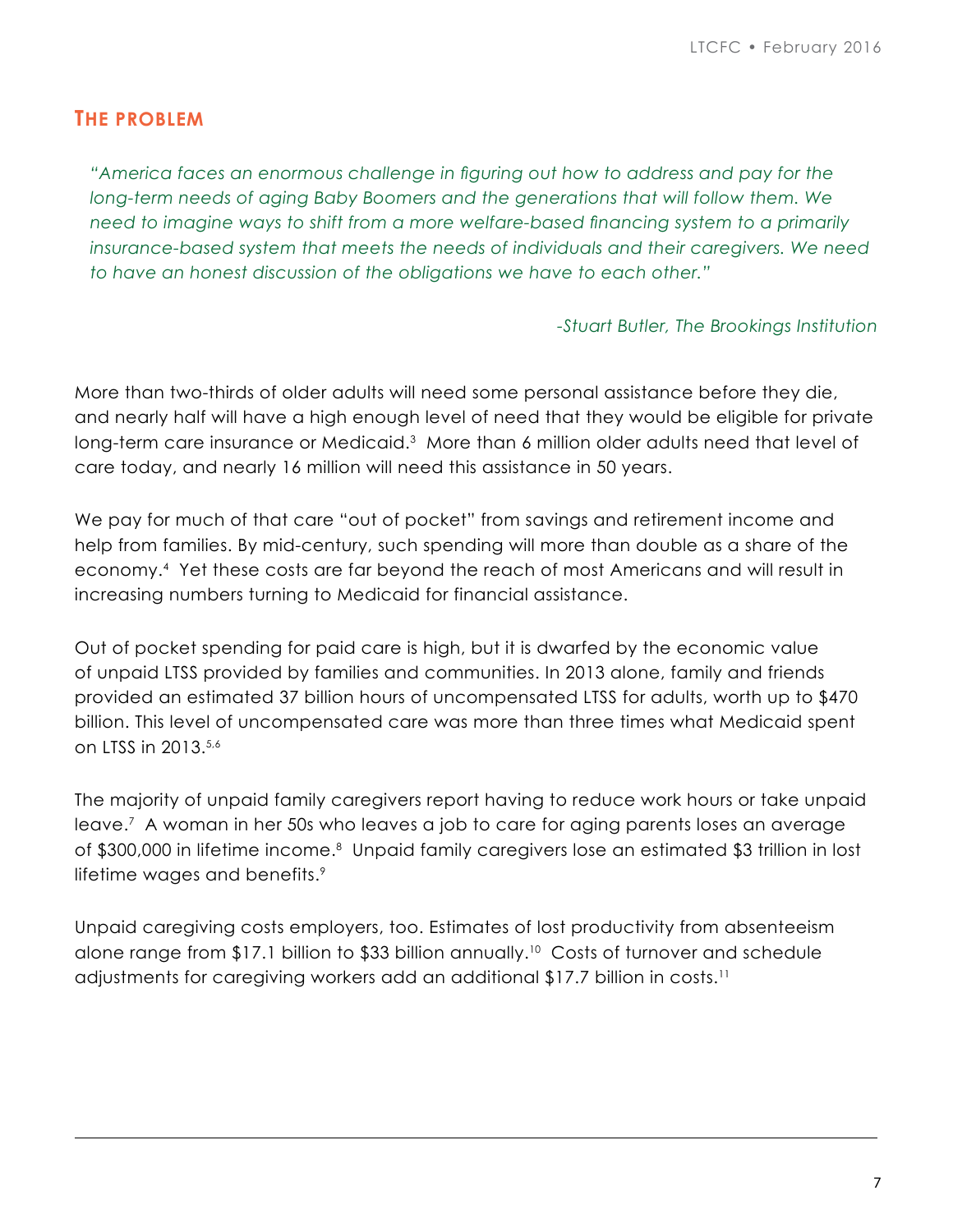#### **Women and LTSS**

Whether they are receiving care or providing it, women are hardest hit by LTSS need and least likely to have the financial resources to pay for that care.

Nearly 60 percent of those who receive paid care are women.<sup>12</sup> Seventy percent of people receiving any assistance with activities of daily living are female. Twothirds of long-stay nursing home residents are women, as are more than 60 percent of those receiving LTSS home health.13

Women live longer than men, and women's greater longevity means a greater chance of living some portion of life with disability. Overall, older women are likely to need high-levels of care far longer than men (2.5 years versus 1.5 years on average) and they are twice as likely to need it for five years or more (nearly 18 percent versus less than 10 percent).<sup>14</sup> Average total lifetime LTSS spending for older women is also double that for men (\$182,000 versus \$91,000). Low-income women are most likely to need high levels of care.15

At the same time, both unpaid and paid caregivers are likely to be women. Approximately 88 percent of direct care workers are female, with most serving as nursing aides, orderlies, and attendants.<sup>16</sup> While men increasingly provide unpaid LTSS to family members and friends, female caregivers usually perform the most difficult work, such as bathing and dressing, as well as medical and nursing tasks.<sup>17</sup> Women spend more time providing unpaid care and suffer the greatest economic loss, often reducing paid work hours or even quitting their jobs.<sup>18</sup>

It is very difficult for a given individual to predict LTSS need after age 65, though we know that low-income people are more likely to have long spells of need than those with higher incomes. Half of those aged 65 or older will never have a high level of need for this care. One in five older adults will need this high level of personal assistance for less than one year while 14 percent will need it for more than five years. For about 10 percent of older adults, the total cost of this high-level of paid care will be between \$1 and \$25,000, but for 15 percent the cost of care will exceed \$250,000.19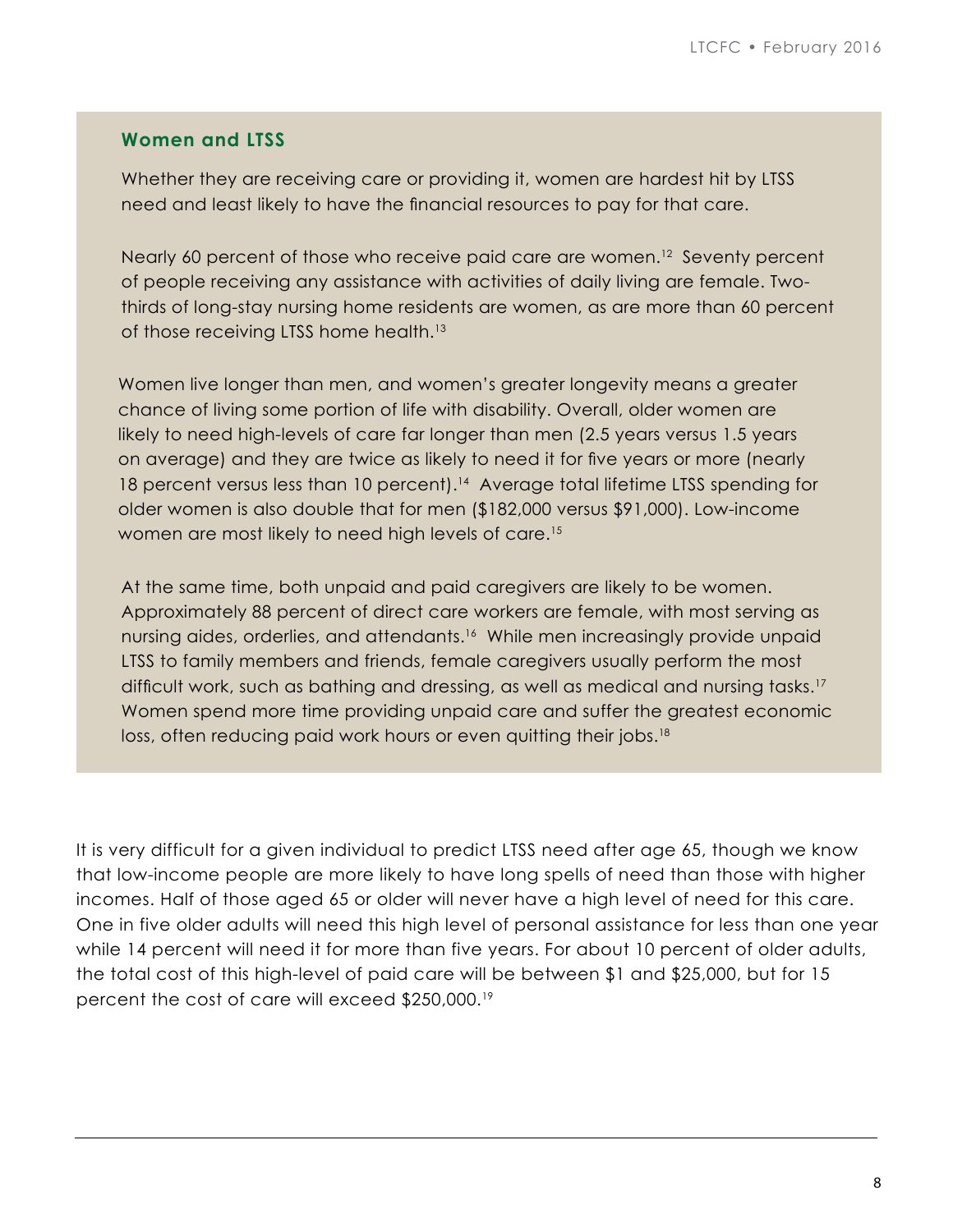

**Total Costs of High-Levels of Paid LTSS for People** 

Individuals and Medicaid pay for most spending on high levels of LTSS. Individuals pay about 55 percent of these costs out-of-pocket, while Medicaid pays about 37 percent. Private LTSS insurance pays less than 5 percent. The likelihood of using Medicaid LTSS benefits falls sharply as income rises, as does the average amount of Medicaid benefits.

Private long-term care insurance plays a small role in financing LTSS. Many carriers have exited the market over the past decade and currently fewer than a dozen sell a meaningful number of policies. Sales of individual policies have fallen by 80 percent. Few private carriers will insure against risks of 10 years or more and increasingly are capping their risk at five years.

Similarly, few Americans have saved sufficiently for the costs of retirement. A typical American aged 65-74 has financial assets of \$95,000 and home equity of \$81,000<sup>20</sup>, but retirement savings across all Americans varies widely. Someone turning 65 today would need to have saved about \$130,000 to have a 90 percent chance of paying for all lifetime medical expenses (including Medicare premiums and out-of-pocket costs) plus an additional \$69,500 for LTSS costs.21,22 Thus, an average older adult can expect to spend his or her entire nest egg—and then some—to pay for only medical and LTSS expenses.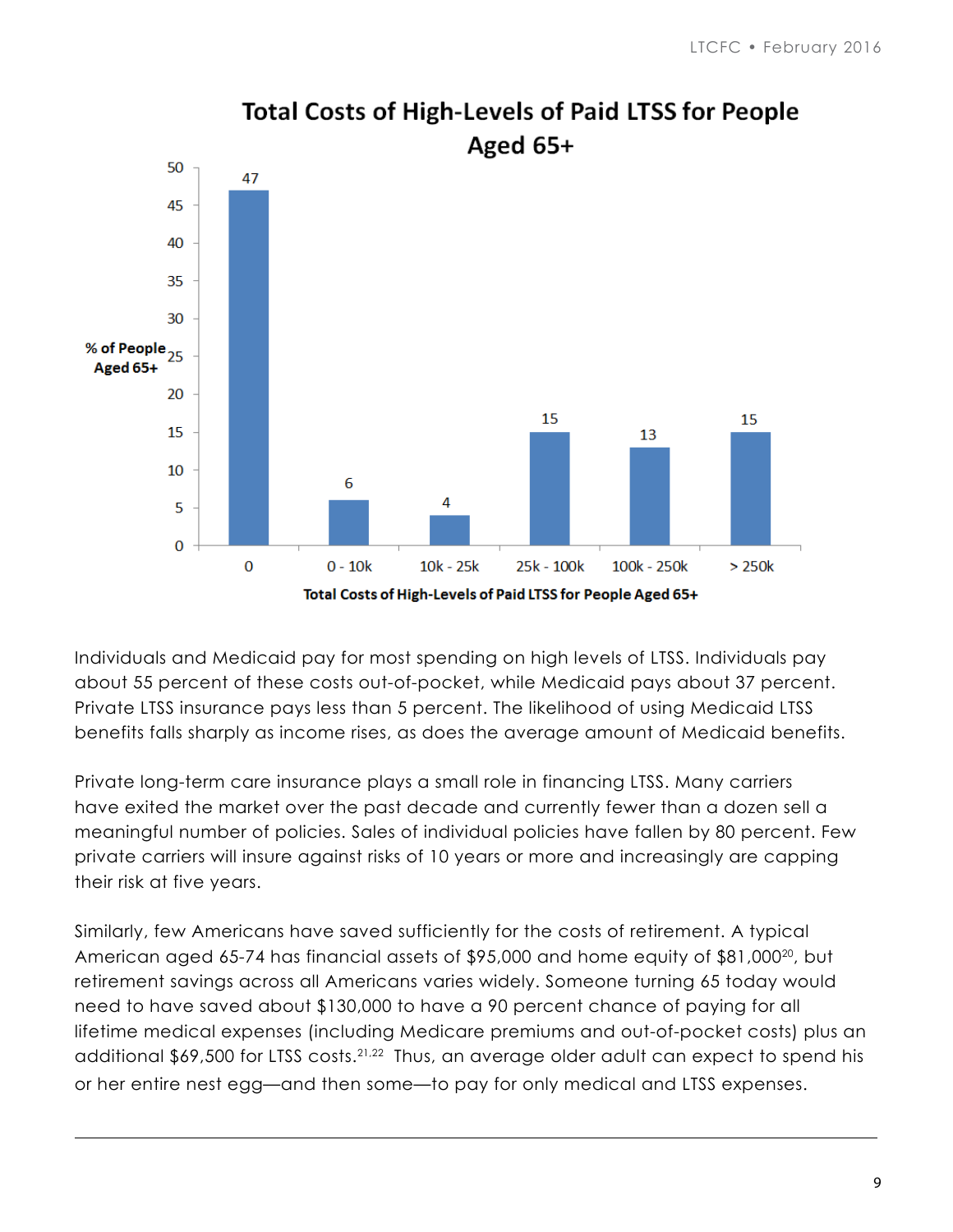

For those who can afford long term care insurance but do not choose to purchase it – generally Americans in the top three income deciles - savings is currently the primary vehicle for financing LTSS.<sup>23</sup> Yet only the most affluent Americans can afford to selffinance the costs of catastrophic levels of LTSS.24

# **LTSS FINANCING RECOMMENDATIONS**

*"Our families and our nation face a long journey that will test us in many ways. Any long journey requires a good map. That is what the Collaborative has provided. Members from different vantage points, diverse backgrounds, and with strong opinions have contributed their knowledge and mutual commitment to offering solutions to the problem of financing a system of long-term services and supports. These valuable guides should encourage opinion leaders and policymakers across the country to elevate LTSS financing as a priority."* 

*-Dennis G. Smith, Dentons US LLP*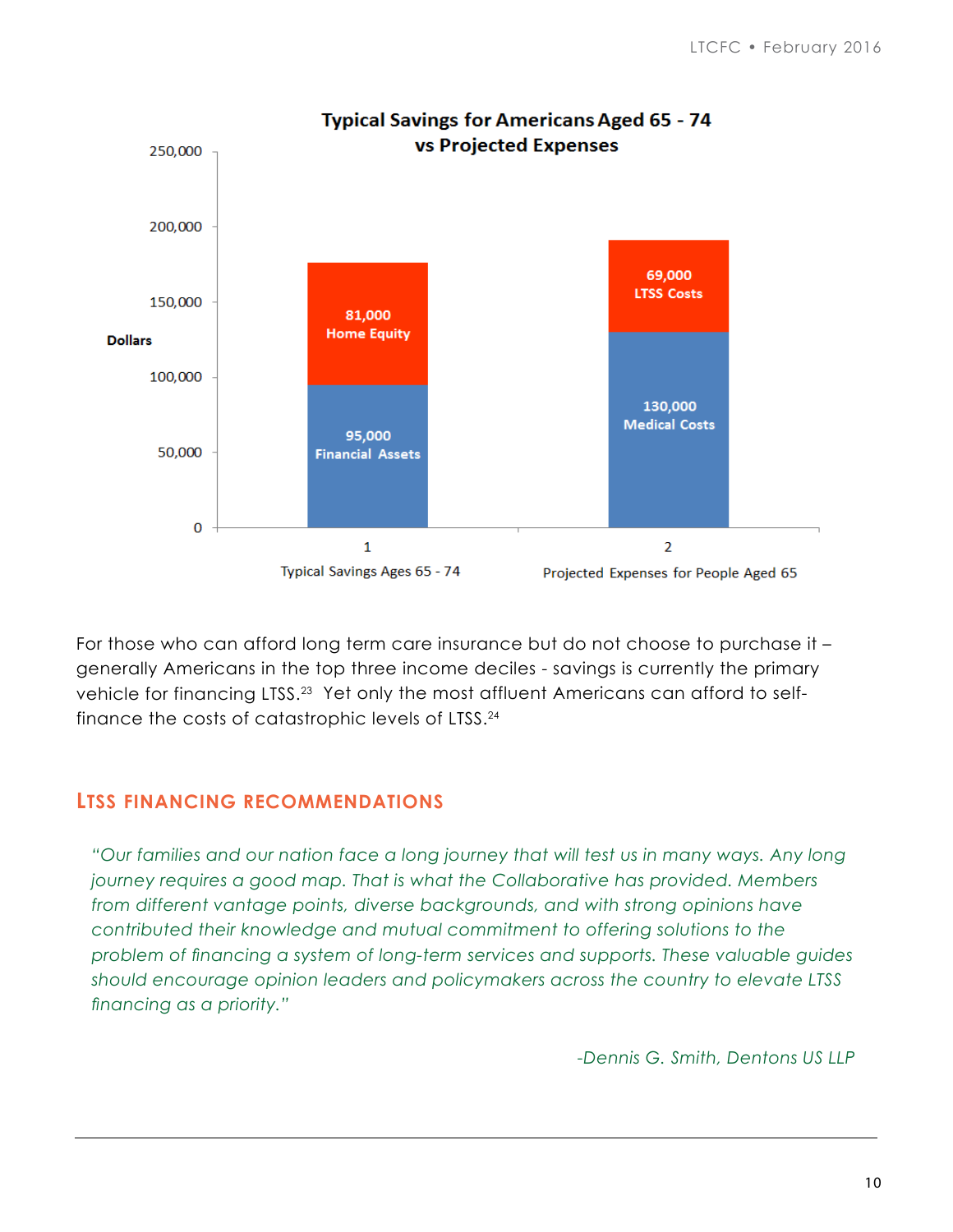The Collaborative has agreed on five key recommendations. They include:

- A universal catastrophic insurance program aimed at providing financial support to those with high levels of LTSS care needs over a long period of time.
- A series of private market initiatives and public policies aimed at revitalizing the long-term care insurance market to help address non-catastrophic LTSS risk. We also support efforts to increase retirement savings and more efficient and innovative use of home equity to assist middle-and upper-income families to finance LTSS needs that are not covered by catastrophic insurance benefits.
- An enhanced Medicaid LTSS safety net for those with limited lifetime incomes who are not able to save for their care needs and for those who impoverish themselves paying for medical and long term care needs. This includes more flexible public programs that can deliver an appropriate suite of services to those receiving care at home, and equal access to care in the setting most appropriate given individual needs, whether at home or in a care facility.
- Stronger support for families and communities that are the bedrock for people receiving care at home and better integration of medical treatment and personal assistance. We described these two recommendations in our July 2015 report we issued in our July 2015 report, [Vision of a Better Future for People Needing Long Term Services and Supports.](http://Vision of a Better Future for http://www.convergencepolicy.org/wp-content/uploads/2015/07/LTCFC-Vision-070215.pdf)

*"The Collaborative's catastrophic insurance concept meets several key policy objectives – most importantly that Americans would have some shelter from a core risk threatening their retirement and overall economic security. Addressing this "back end" risk would also provide needed relief to states by reducing Medicaid expenditures while leaving room for growth in the private insurance market to address front end needs in an affordable way. Clearly, when compared to a number of alternatives considered, the catastrophic insurance design -- which is both affordable and fiscally sustainable – met the greatest number of policy goals on which there was a consensus."* 

*–Marc Cohen, LifePlans, Inc.*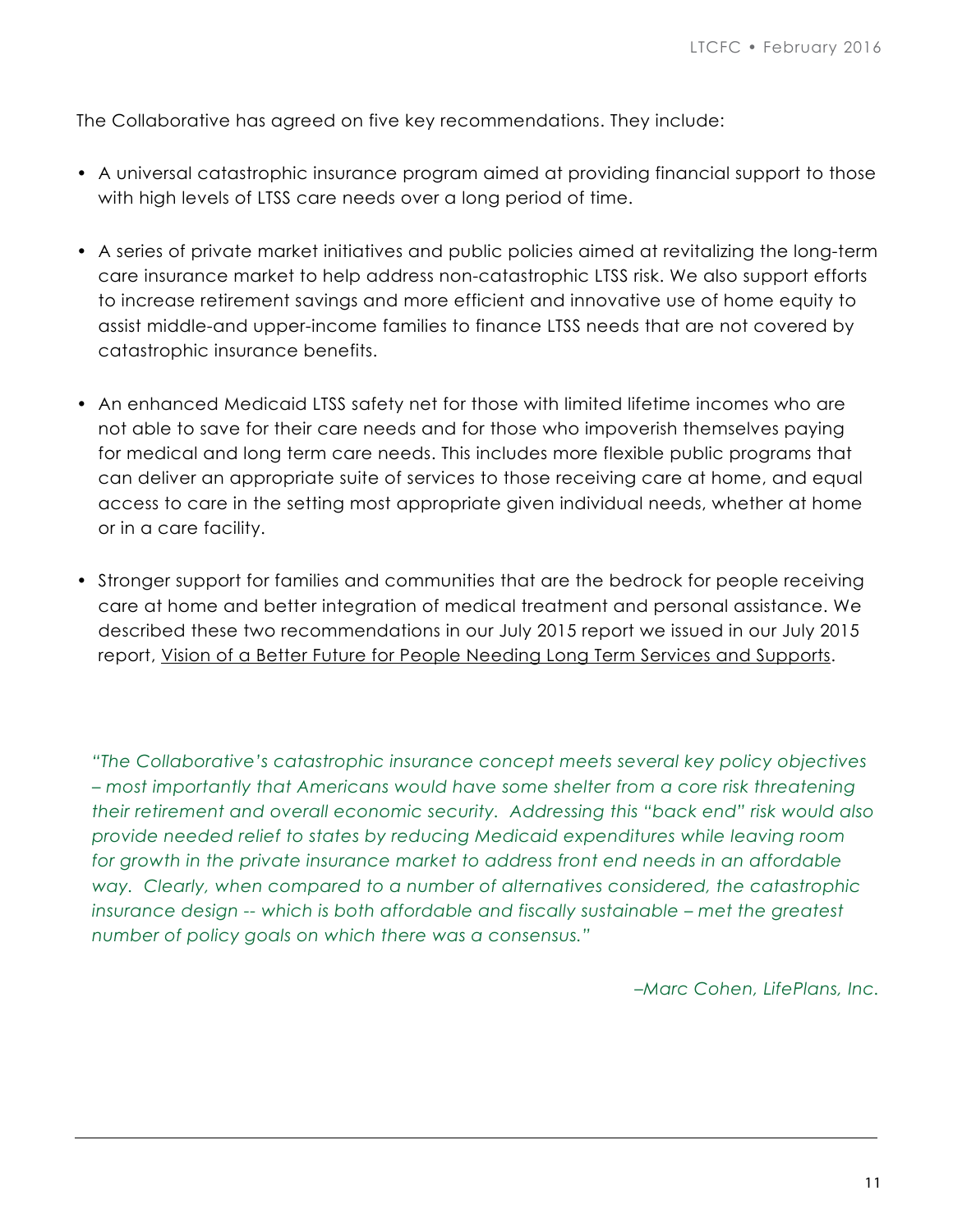#### **Expanding Access to Catastrophic LTSS Insurance**

The Collaborative supports a strong government role in expanding protection against catastrophic risk. Such a proposal might require consumers to pay for the first two or three years, after which they'd receive a limited daily benefit for life. While this benefit would not likely cover all LTSS costs for those with very high levels of care needs, it would provide a solid base to help pay these expenses.

We recommend that the definition of "catastrophic risk" should be tied to an individual's lifetime income, and that eligibility thresholds be designed to avoid creating disincentives to saving. In such a model those with lower lifetime incomes would be eligible for catastrophic benefits sooner than those with higher incomes. Research exploring such a phased catastrophic insurance appears promising, though the concept remains at an early stage of development.

The benefit should offer a choice between discounted cash or services.

We reviewed two possible alternatives for financing catastrophic LTSS insurance, including a universal design and a voluntary alternative. Universal catastrophic insurance produces the greatest increase in enrollment, provides new resources to replace or add to out-of-pocket spending, and reduces Medicaid LTSS spending relative to the current baseline obligations.<sup>25</sup> The amount of high-level LTSS need over long durations will continue to grow. We believe LTSS expenditures made within an insurance framework will provide better outcomes for people who need LTSS. A universal catastrophic design is also the design that is most likely to meet the test of fiscal sustainability.

Because universal insurance spreads risk across the entire population, it avoids the challenges of adverse selection, where consumers who are likely to claim benefits also are more likely to purchase coverage, thus driving up premiums. As a result, universal insurance appears to offer broad-based insurance at a comparatively low lifetime cost.

*America's most expensive option is doing nothing.* -Gretchen Alkema,

The SCAN Foundation

Voluntary catastrophic insurance, by contrast, presents major technical challenges. Because of the risk of adverse selection, premiums would remain quite high, thus severely limiting enrollment. It is possible that a strong set of incentives could encourage wider participation, but research to date has not yet identified those incentives, and most agree that it would be difficult to make such a program work.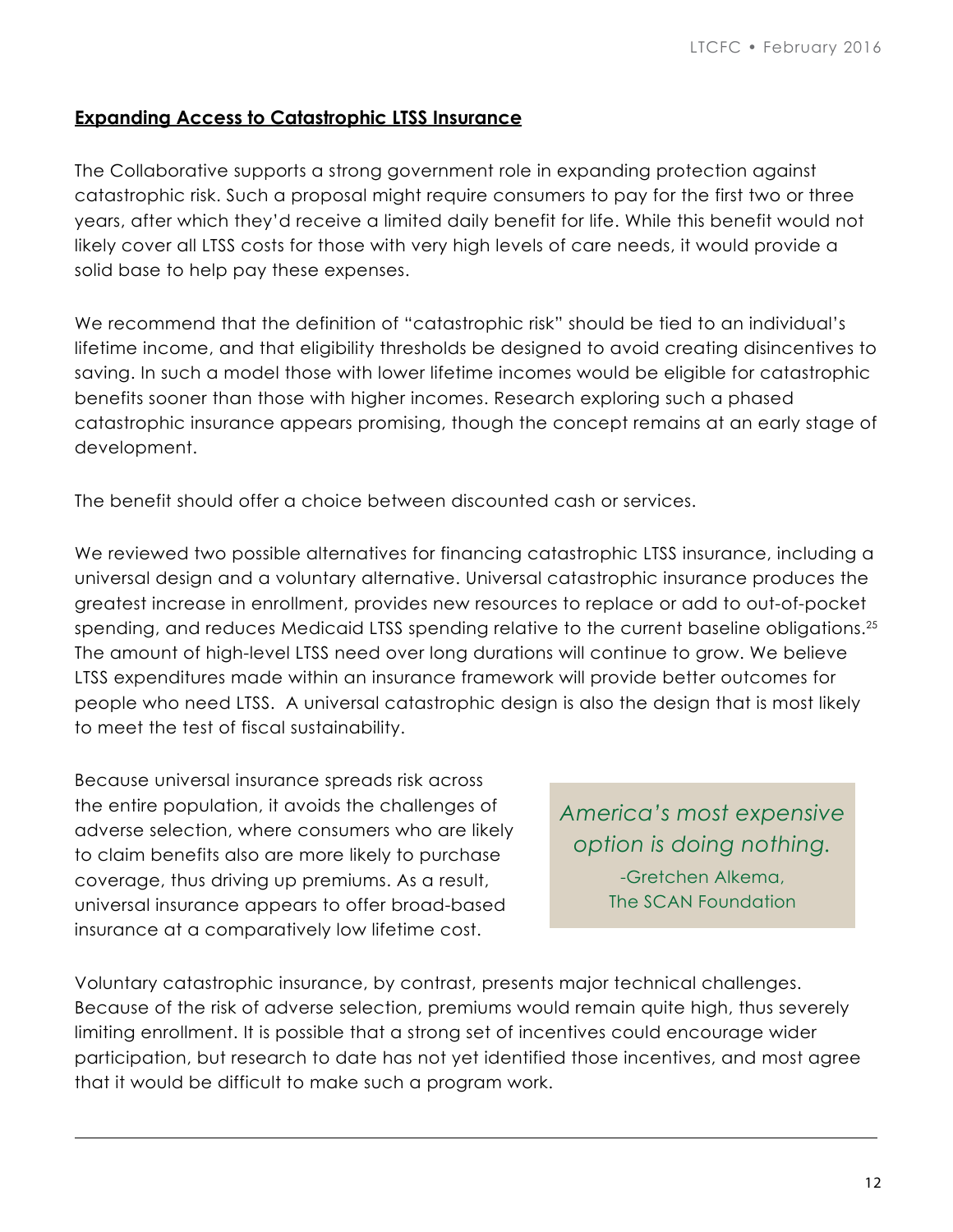In our view, the most promising approach is a universal catastrophic program fully financed by a dedicated revenue source.

Such a plan raises several key design issues:

*Financing:* A program could be financed with a payroll tax, an income tax, a new tax such as a Value-Added Tax, premiums, or some combination. Each has advantages and disadvantages.

A traditional payroll tax is the mechanism the United States uses to fund Social Security and some of Medicare. However, it would apply to many lower-paid individuals for whom Medicaid already provides a form of catastrophic protection. This problem could be addressed if the payroll tax is applied only to incomes *above* a certain level. This would contrast with today's Social Security payroll tax that is applied only to incomes *below* a designated level.

An explicit income tax surcharge or other dedicated tax is another financing option. There are many possible versions of a dedicated tax. One would be a tax imposed on a broader income base (all income rather than just wages), which would be more progressive.

*Structure:* Another issue is the structure of the program itself. It could be designed as an open-ended entitlement, a "capped" entitlement, or as appropriated funding. Many members of the Collaborative are concerned about the risk to future deficits and debt of an open-ended entitlement. Thus, a more promising approach would be to set a budget for a fixed amount of time, perhaps two or three decades, with appropriate adjustments at designated intervals. In Germany, for instance, universal LTSS insurance is designed as a capped entitlement. Benefits are not increased with inflation, but are reviewed every five years. If the government chooses to boost benefits, it also raises taxes to fund the extra assistance.

As recent research indicates, Medicaid would be a "beneficiary" of a public catastrophic program, with the federal government and the states seeing reductions in their Medicaid expenses for LTSS costs.<sup>26</sup> A significant amount of any savings to states will, however, be offset by increasing Medicaid LTSS eligibility with the intent of closing any gap in access to services for people of different income levels, as recommended later in this report. Nevertheless, we encourage states and the federal government to explore ways to use potential Medicaid savings, if and when they materialize, for "front-end" community-based services.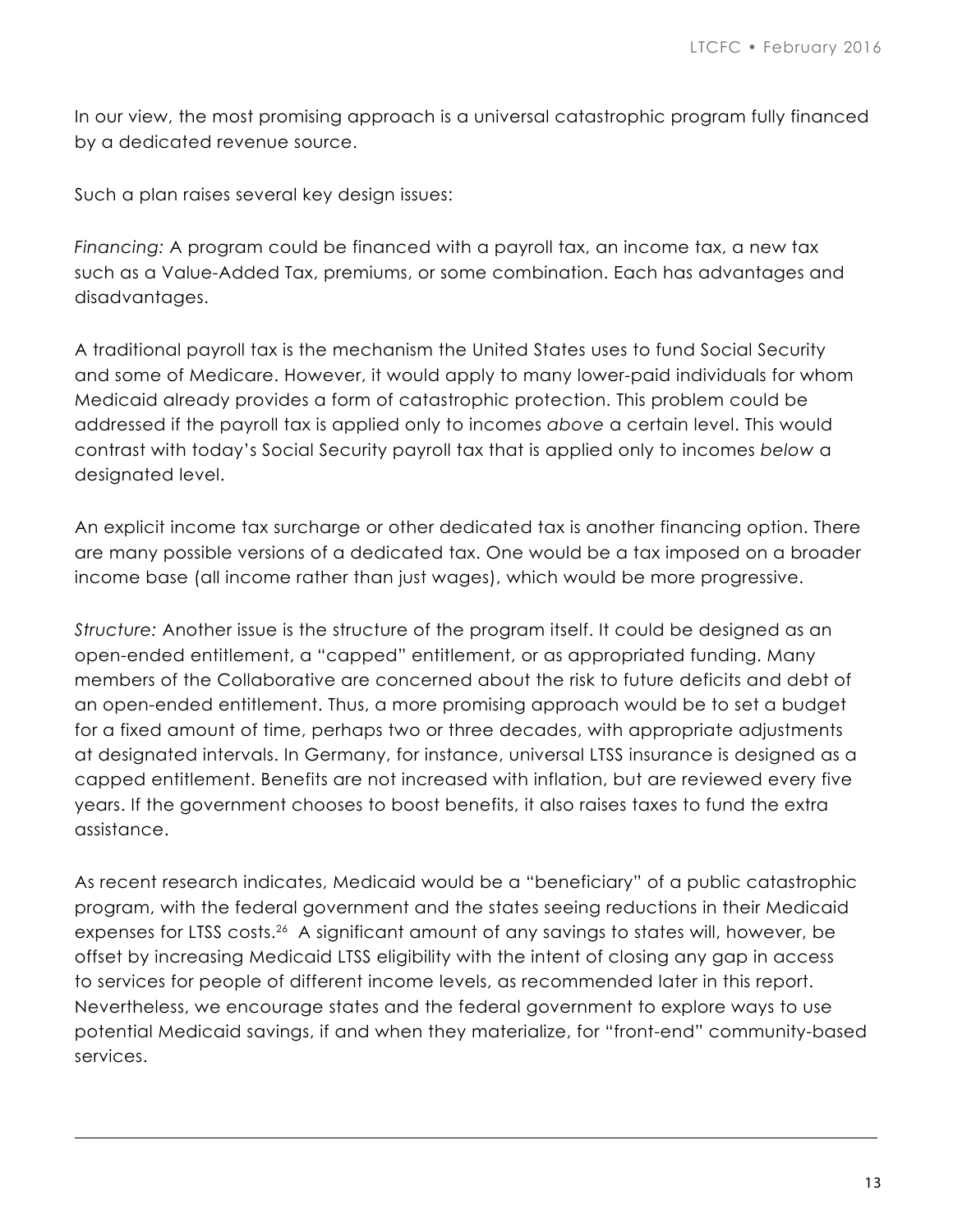Catastrophic insurance could be offered through a public/private partnership, such as Medicare Part D, Medicare Advantage, or through a new program. The plan design could be structured many different ways, but the goal should be to create broad access to affordable catastrophic insurance, while encouraging individuals to plan for and protect against uncovered need, either through savings or through purchase of private long-term insurance in the context of a revitalized market.

## **Paying for Care Before Receiving Catastrophic Insurance Benefits**

The Collaborative supports reforms to help cover costs that are not covered by the new daily benefit of a universal catastrophic program. These include stronger supports for family caregivers and communities, increased retirement savings, more efficient and innovative use of home equity, and private long-term care insurance. By combining these resources, more people ought to be able to pay for those first years of care, as well as costs that exceed the daily benefit of a catastrophic plan.

#### *Revitalizing the Private Insurance Market*

One resource is private long-term care insurance (LTCi). The insurance industry, employers, and policymakers could expand the market for private insurance by adopting new initiatives aimed at lowering costs and encouraging consumers to purchase coverage. The combination of price reductions and greater consumer confidence in the product's value could lead to a meaningful increase in the purchase of LTCi.

For example, employers could add LTCi to their benefits packages as an opt-out benefit. In this model, employees would be automatically enrolled unless they choose to reject coverage. While such an opt-out design has successfully increased participation in 401(k) plans, little is known about how workers would respond to a similar incentive for long-term care insurance. At the same time, such a model would have to overcome the reluctance of employers to participate. One such challenge is finding mechanisms to defray employers' administrative costs.

We also recommend future research on whether tax incentives or other subsidies could encourage participation in LTCi for uncovered risks, in the presence of a universal program covering the catastrophic risk.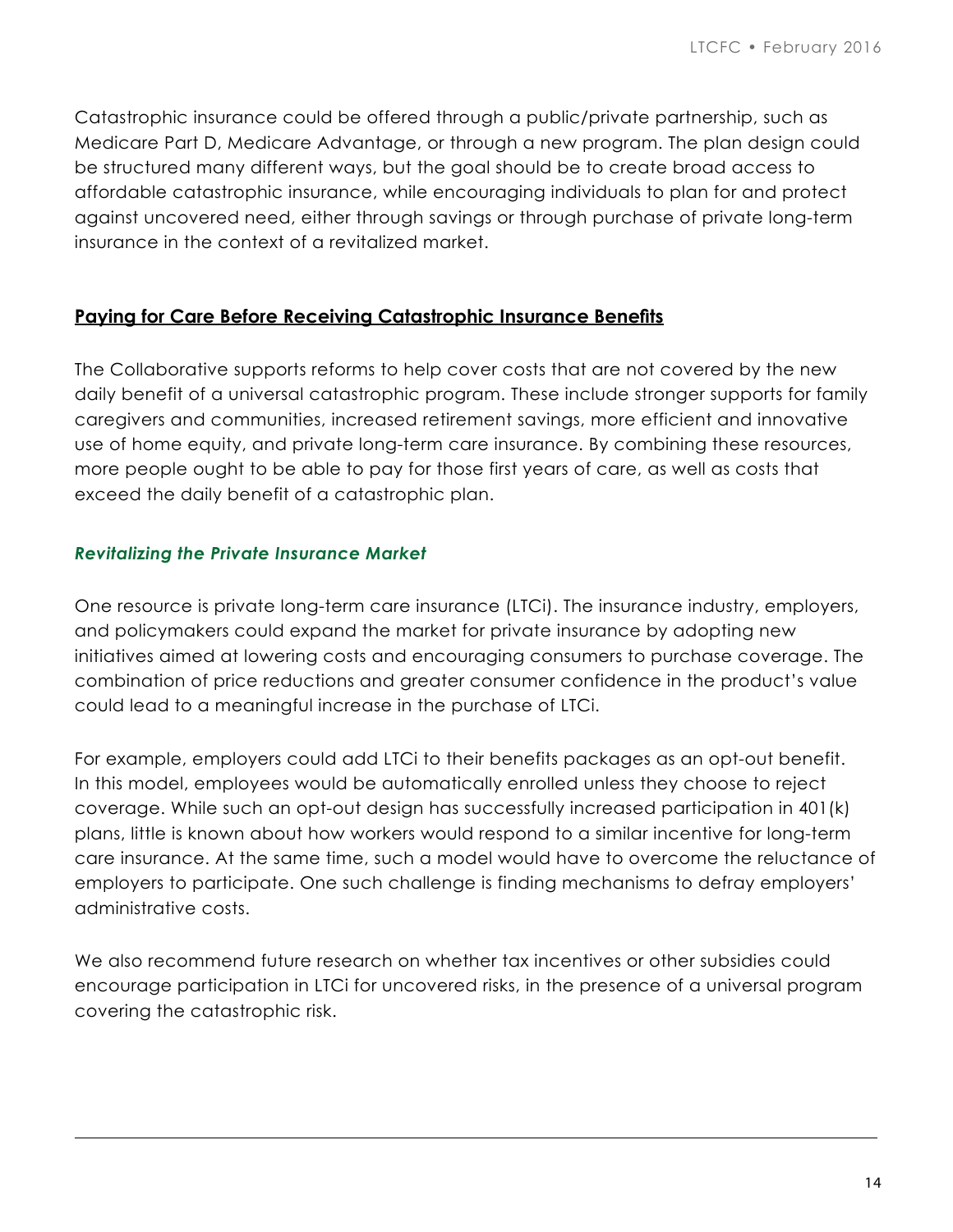Other cost-saving tools could include improved policy designs, some of which would require regulatory changes. For example, benefits could be more standardized. Policies could be designed so premiums and benefits increase over time, or to allow for small annual premium increases, which would make coverage less costly at younger ages. Carriers could sell through an electronic marketplace (similar to Medicare Supplement or Medicare Part D insurance). They could sell jointly with Medicare Advantage plan offerings, Medigap policies, or traditional fee-for-service Medicare. Regulators could take steps to reduce the costs of getting products approved for sale across the country.

In addition, state and federal policymakers should continue to support efforts by carriers to experiment with hybrid products that combine LTCi with other insurance, such as annuities, life insurance, or disability insurance. In addition to improving public education, policymakers may also want to examine protections for the insurance industry, as a whole, in cases where factors outside of the control of individual companies affect the financial stability of products and the solvency of carriers. These unpredictable shocks may include public policies designed to reduce long-term interest rates or sudden changes in disease morbidity, which are neither manageable nor predictable but affect the entire marketplace. Such a protection might be accomplished through state or multi-state reinsurance arrangements that cap industry losses for those companies that adhere to a common set of industry practice standards.

Finally, to improve consumer perception of the value of LTCi, policymakers should continue to work with the insurance industry to strengthen consumer protections and enhance product information for prospective buyers. For example, consumers need to better understand that premiums are not necessarily fixed throughout the life of the policy, what the practical implications of benefit eligibility standards are, and what they can expect from their insurance company at claim time.

#### *Encourage Increased Savings for Retirement*

While we do not believe savings can fully address the risk of extended high-level LTSS needs, increased individual savings would help many consumers pay for their preferred form of care. Additional savings could also help consumers purchase long-term care insurance and reduce the number of middle-income Americans who are driven to Medicaid.

Tools for increasing private savings include employer-based auto-enrollment in retirement plans, expanded use of existing retirement vehicles, new forms of targeted tax subsidies for retirement savings, stronger public outreach and education efforts, and even savers' lotteries.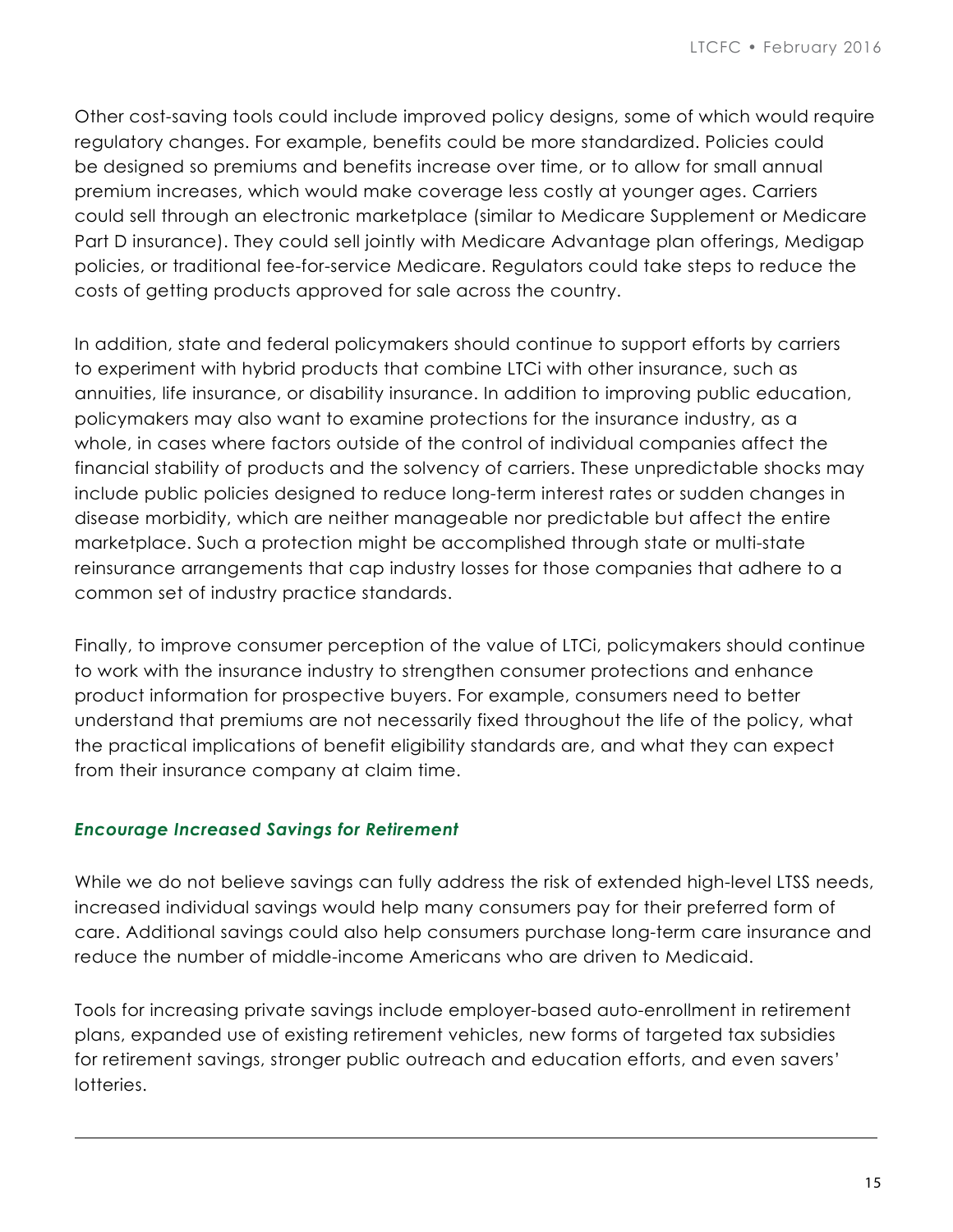While the Collaborative does not endorse any specific proposals, we support efforts to increase savings, and urge a stronger public policy emphasis in this area.

#### *Home Equity for LTSS Financing*

Home equity comprises a significant portion of personal assets for many Americans, particularly those who may be at risk for needing LTSS care. Housing wealth is particularly important for middle income Americans. More than half of those over 55 without retirement savings are homeowners and rates of home ownership are particularly high among those 65 and older. Many older adults lost their home equity in the recent recession and found themselves without resources just when they needed them. But over the long run, home equity can be a valuable resource for those needing to finance LTSS.

While homeowners say they are reluctant to use home equity for LTSS care, the reality is that many of those who need assistance in old age sell their homes, take out home equity loans, or turn to reverse mortgages. About half of those who reside in a nursing home for six months or longer spend down all of their assets, including their home equity.<sup>27</sup>

As a result, we believe that policymakers should explore more efficient uses of home equity to support LTSS. This resource could also help pay for the early stages of care, especially capital costs associated with home modifications and specialized mobility equipment that are generally not covered by insurance or Medicaid. While the Collaborative does not take a position on any specific approach to tapping home equity, policymakers could consider several options including:

- Deferred payment loans from public agencies, such as those used in England, Ireland, and New Zealand. In this model, those needing LTSS receive services in exchange for an explicit lien against their home equity. When they sell their home or they and their spouse die, this government loan is repaid from the proceeds of the home sale.
- Less expensive reverse mortgages, perhaps through public subsidies, to allow homeowners needing LTSS to tap their assets.

## *Other Considerations*

The Collaborative also considered a limited "front-end" insurance program that would cover the first year or so of LTSS need. Such a model has important advantages. For instance, it would fit easily with Medicare's current post-acute care benefit and eliminate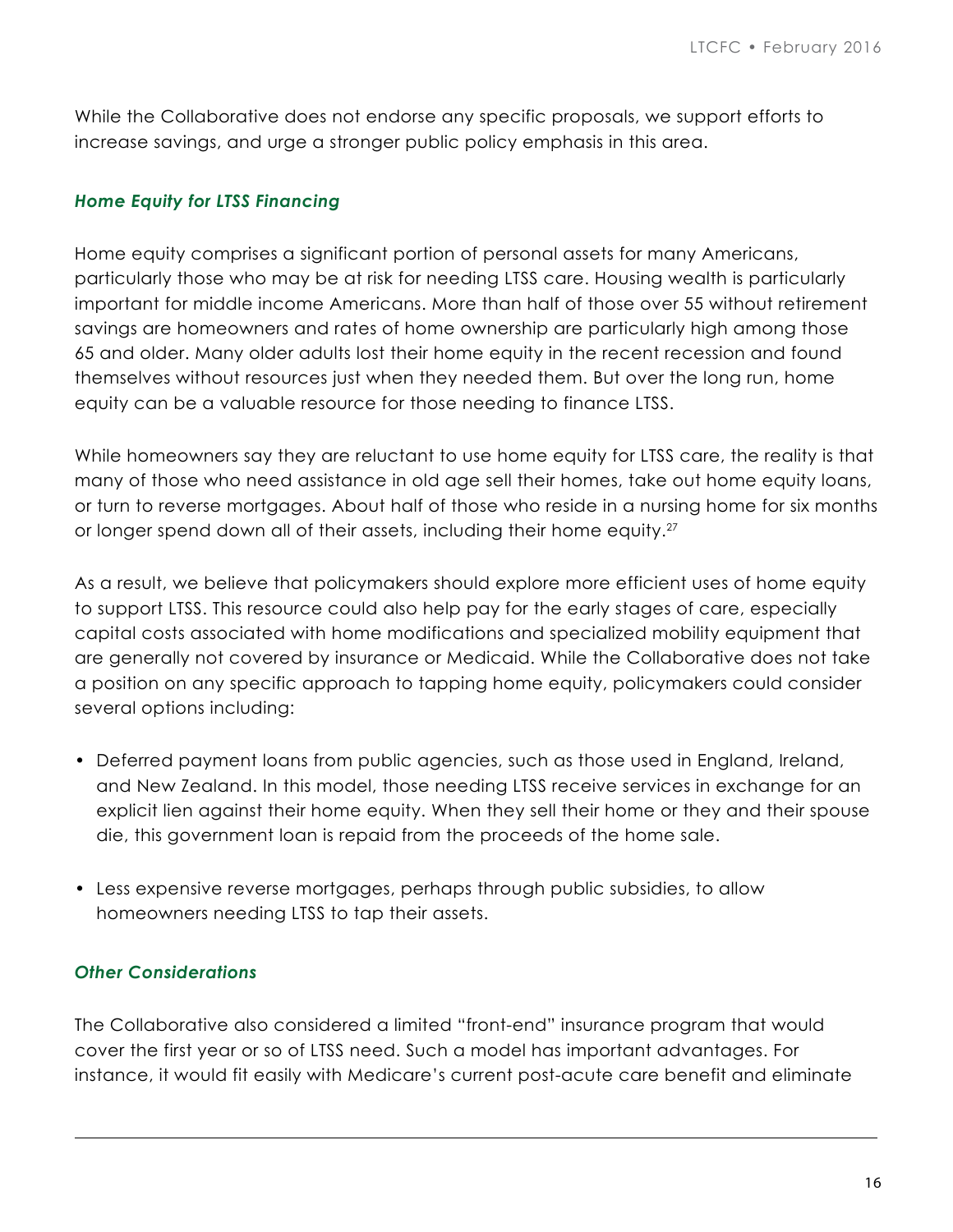many of the (often artificial) distinctions between that benefit and long-term supports and services. Front-end insurance would also benefit many more individuals than catastrophic coverage.

However, the Collaborative felt that, given limited resources and cost constraints, a universal program should focus on truly catastrophic costs that far exceed the financial resources of nearly all Americans. In addition, we felt that improved private insurance, sold to supplement a catastrophic program, could protect many consumers against a front-end risk. Private catastrophic insurance, in contrast, is not currently a viable product.

The Collaborative also acknowledges that many individuals require lower levels of personal care, often for years, which would not trigger long-term care insurance benefits. Much of this care is provided by family members or is financed privately and, thus, is not well understood. This lower level of care also requires careful financial planning and pre-funding.

*"I praise [Convergence and the Collaborative] in seeing that this crucial issue of great complexity can be discussed, debated and evolved with the greatest of respect of understandable divergent perspectives and recognition of how important this matter is to the country's national policy direction. It is rarified air in which this civility and intellectual rigor comes together in such skilled guidance and respect."* 

-Jennie Chin Hansen, immediate past CEO, American Geriatrics Society

## **Greater Support for the Families and Communities that Provide Care**

The Collaborative recommends that LTSS reform begin with stronger support for family caregivers. Increasingly, Americans prefer to receive LTSS in their homes and communities. However, this will put more caregiving responsibility on families and communities. The Collaborative's July 2015 report, [Vision of a Better Future for People Needing Long Term](http://www.convergencepolicy.org/wp-content/uploads/2015/07/LTCFC-Vision-070215.pdf)  [Services and Supports](http://www.convergencepolicy.org/wp-content/uploads/2015/07/LTCFC-Vision-070215.pdf), suggests ways to improve the delivery of services by giving families and communities the tools and support they need and by eliminating legal obstacles that prevent more effective use of community resources.

We believe that LTSS and medical care can be better integrated by redesigning delivery systems and payment models to effectively meet person- and family-centered choices. We support efforts by state governments to break down barriers between Medicaid and non-Medicaid services such as housing, transportation, and information-and-referral. We recommend revising payment and licensing systems to support the growing use of services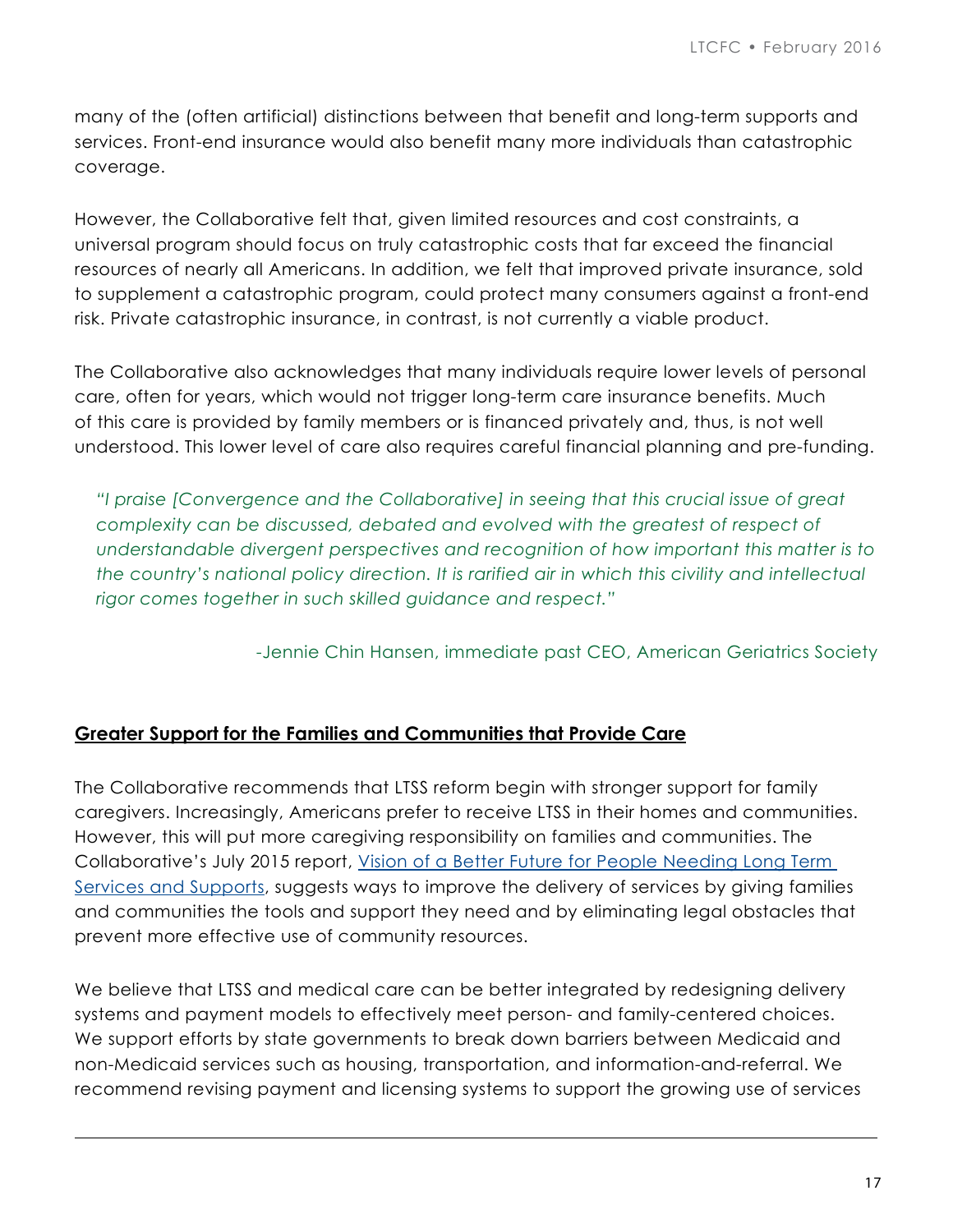such as telehealth and monitoring and assistive technologies that promote more affordable and better-coordinated care.

We also recommend stronger support for paid caregivers. This includes changing scope of practice rules and state licensing laws to allow health care professionals and direct care workers to "work to the top of their skills." We support expanding competency-based training and opportunities for promotion for direct care workers, and advanced training for medical and health professionals in geriatrics and the care of patients with functional and cognitive limitations or other complex care needs. Better training and higher pay will result in better care.

We endorse broader supports for family caregivers, including opportunities for better training. We encourage the creation of care teams that include health professionals, direct care workers, and family caregivers, with the permission of those receiving care. Plans of care should acknowledge the central role of family caregivers. Discharge and care plans should assess and address their needs as well as the availability of community supports. With permission, family caregivers should have access to a care recipient's medical records.

We also recognize the importance of cultural competency in planning, training, and delivery of long-term care services to reduce disparities in the quality of care, improve access, and enhance independence and quality of life.

To refocus the delivery of medical care and LTSS, we recommend that government and the private sector develop a national strategy to support family caregivers that is similar in scope to the government's initiative aimed at preventing and treating Alzheimer's disease and other forms of dementia.

We recommend stronger supports for community caregivers, including recognition that friends and neighbors often serve roles once played by relatives. We also endorse modifying local regulations that impede new forms of community, such as zoning laws that limit the number of unrelated people who may share a home, and liability and licensing rules that constrain ride-sharing. With proper support, existing institutions such as faith communities, hospitals, and schools can serve as portals to and providers of care, especially for lowincome communities.

We encourage employers to voluntarily create "family-friendly" flexible workplaces that make it possible for family members to remain employed while doing the hard work of caregiving.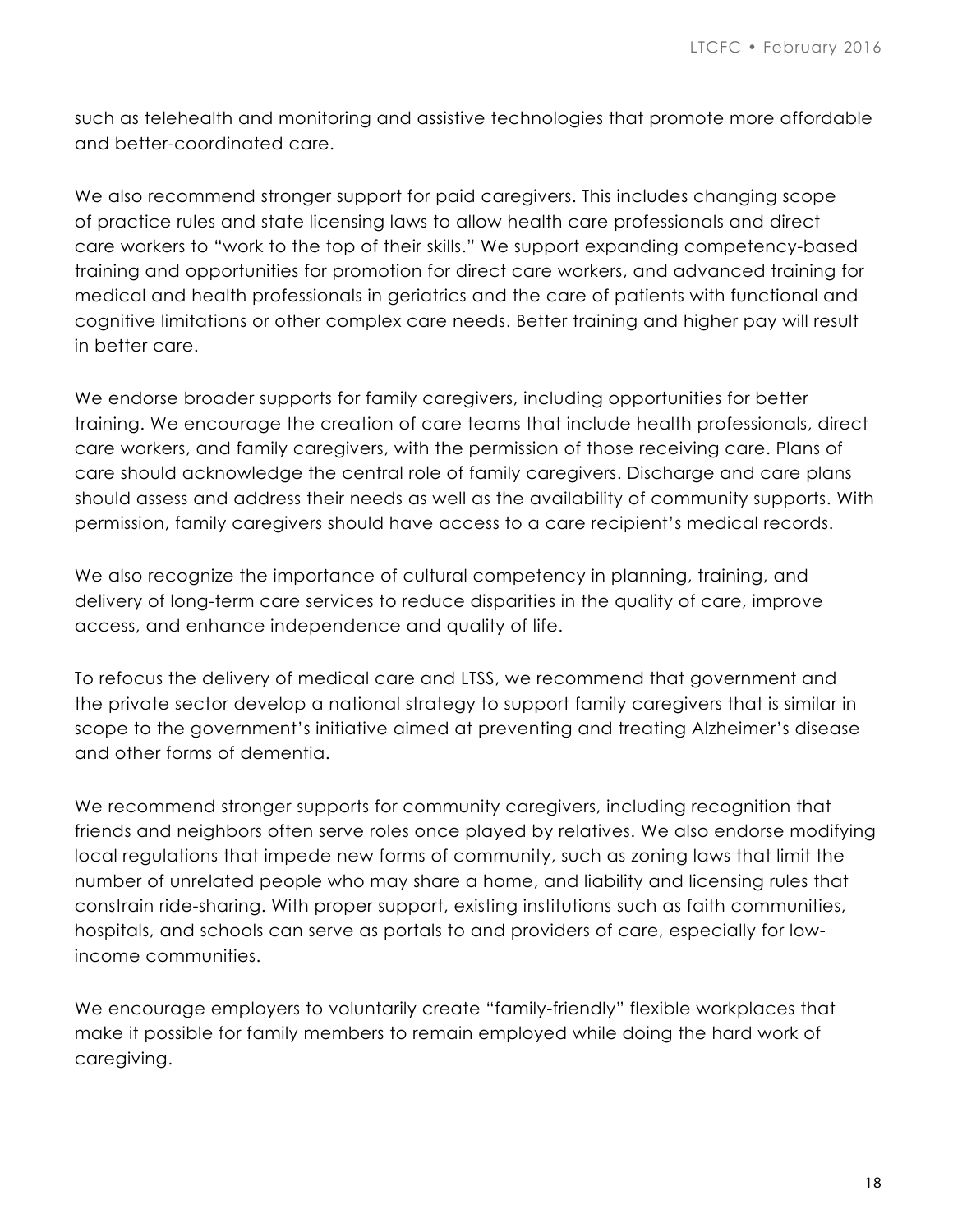# **Modernize Medicaid Financing and Eligibility to Better Support 21st Century LTSS Needs and Preferences**

#### *Retain and Strengthen Medicaid LTSS*

While encouraging personal responsibility and reforming the private market are important, they will not be sufficient to protect all Americans from catastrophic LTSS costs. Working age people with lifelong disabilities need known levels of LTSS, triggering high levels of projectable costs. Their needs are not a risk, which insurance is designed to spread, but a certainty, for which a rational LTSS financing system must systematically provide.

People who encounter LTSS needs at older ages have more time to plan by saving and insuring over their working lives. But individuals with modest incomes are not likely to have saved enough to provide for their LTSS needs or to have sufficient disposable income to purchase private insurance.

The majority of Americans who require LTSS, including many individuals with intellectual and developmental disabilities (ID/DD), a majority of people receiving nursing center care, and about a fifth of all assisted living residents, rely on Medicaid to pay for their care each day. There will continue to be a need for Medicaid to provide access to LTSS.<sup>28</sup>

#### **Medicaid and LTSS**

Medicaid funds 37 percent of all paid LTSS and is by far the largest single public payer for supports and services.29 In 2013, Medicaid spent \$146 billion—34 percent of its budget—on LTSS for older adults and younger people with disabilities.<sup>30</sup>

Beneficiaries are subject to strict eligibility rules. While these vary from state to state and differ by care setting, they typically limit beneficiaries to \$2,000 in financial assets and \$723 per month in income (the monthly benefit level for the Supplemental Security Income program). As a result, millions of middle-income families who face catastrophic LTSS costs must impoverish themselves before receiving public support.

The few high-income people who do qualify for Medicaid generally do so after many years of high LTSS need. As a result, a universal catastrophic insurance program could significantly reduce Medicaid LTSS spending, including spending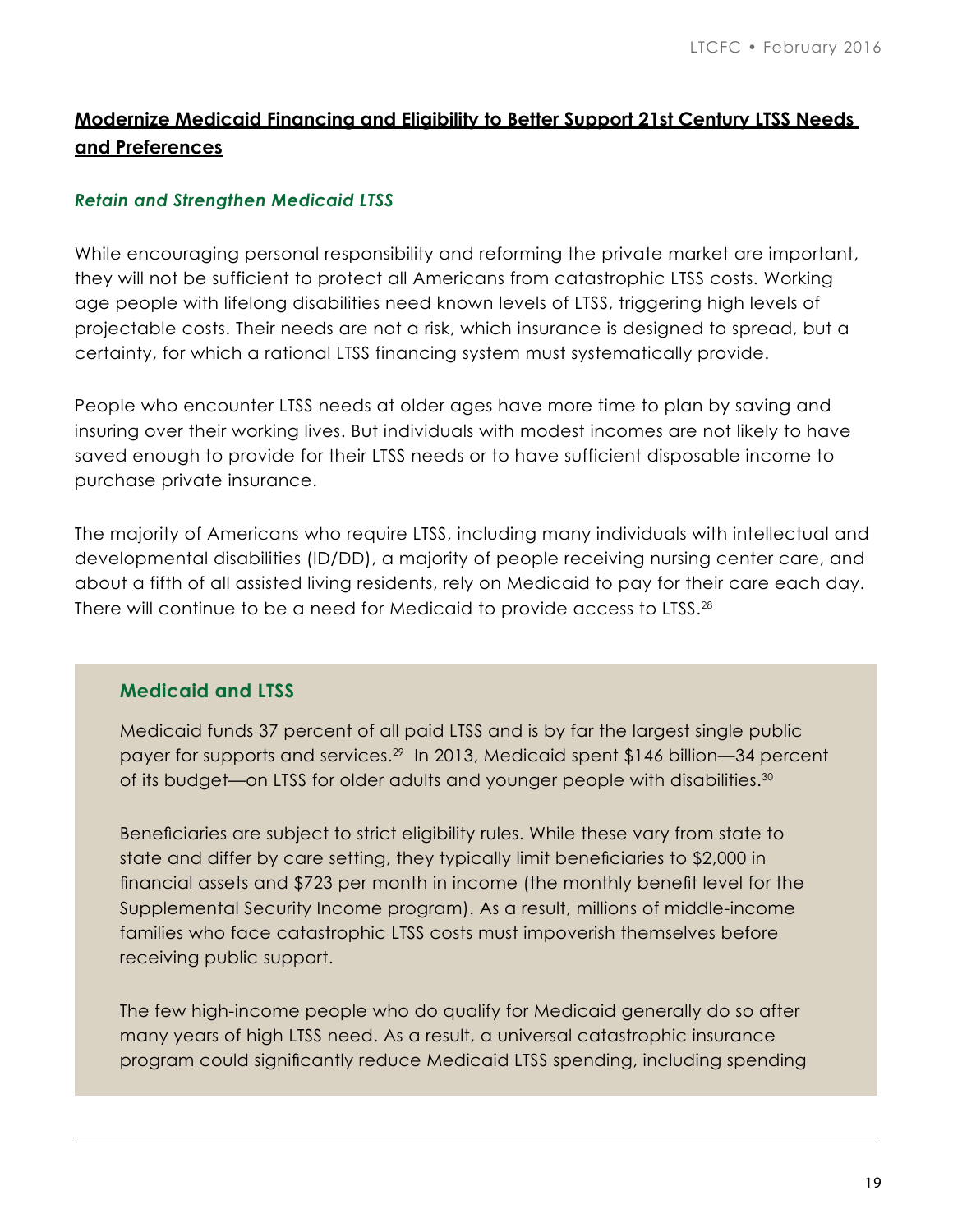for middle- and upper-income individuals who would otherwise become impoverished over time due to high medical and LTSS expenses.

Older adults with low incomes are more likely to experience a high level of disability, for a longer period of time, and incur greater LTSS costs than those with higher incomes. Because those with lower incomes are also least likely to be able to save or insure, they are at the highest risk of needing Medicaid assistance.

While some wealthy individuals transfer assets to children or other relatives to qualify for Medicaid, the federal government and states have become more aggressive in closing loopholes. More often, wealth transfers go the other way: By paying for the LTSS costs of their parents, children often transfer some of their wealth to their older relatives.

Medicaid's strict eligibility rules also prevent working age disabled individuals from maintaining employment while continuing to receive LTSS benefits. While the Achieving a Better Life Experience (ABLE) Act and other programs are modest steps to address this problem, challenges to maintaining employment and coverage remain.31

Medicaid continues to provide unequal access to care settings. Basic program rules entitle beneficiaries only to LTSS in institutional settings. Home and community based care (HCBS) is available through complex waiver programs or state plan amendments. Gradually, Medicaid is shifting to an HCBS benefit. However, in many states, beneficiaries are still likely to receive care in a care facility, though HCBS care can be less costly, and provide greater autonomy, independence, and choice.

New research suggests that broad insurance coverage against catastrophic risks could reduce some of the burden on Medicaid.<sup>32</sup> However, this would only slow the rise in future costs, rather than reducing expenditures in absolute terms. A well-designed insurancebased system for financing LTSS needs for middle income families will still require a significant commitment from the federal government and states to provide LTSS to those whom insurance systems do not reach.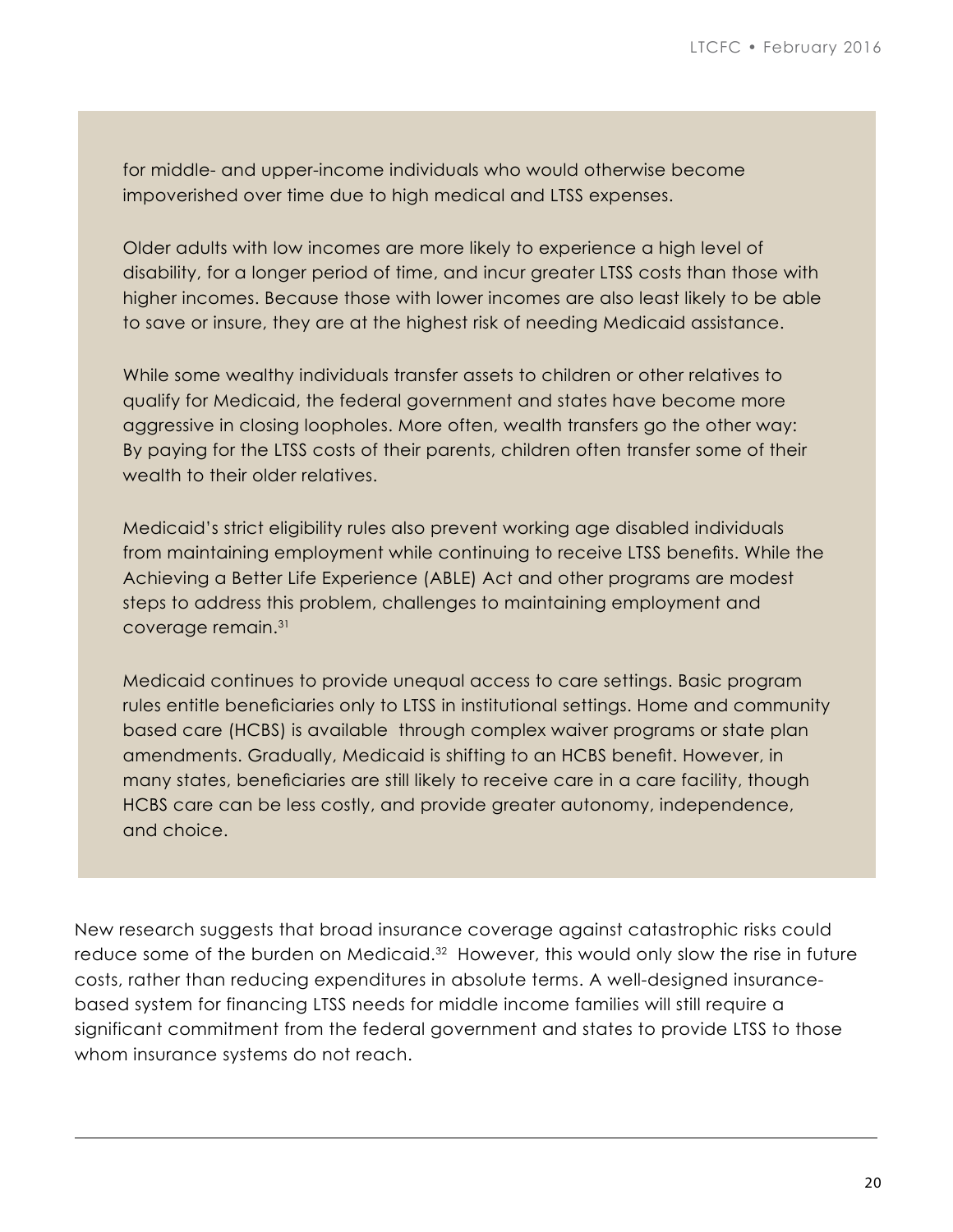### *Financing*

The Collaborative recommends a federal statutory change that would set all LTSS on an equal basis, whether provided through an institution or in the community. States would be required to provide the LTSS benefit. The new LTSS benefit would consist of all LTSS services currently allowable through institutional and non-institutional settings. The outdated distinction between mandatory and optional services would be eliminated. Eligibility for the LTSS benefit would no longer be based on an institutional level of care, but would be based on a functional assessment and a needs assessment, using tools designed with federal, state and consumer input. This recommendation is made with the objective of promoting access to care in the setting most appropriate given individual needs and preferences (whether in community or institutional settings).

We acknowledge that this recommendation may increase Medicaid expenditures and will have federal and state level policy implications. Although a universal catastrophic LTSS insurance program could provide Medicaid savings, they may be offset by the expected cost of our Medicaid LTSS recommendations. As we recommend later in this report, research regarding the costs of these Medicaid recommendations is needed. The additional costs of increased Medicaid expenditures must be considered in the overall design for LTSS financing.

State Medicaid programs are required to provide reimbursement for certain care provided in institutional settings, such as hospitals, nursing homes, intermediate care facilities for people with intellectual disabilities, and, for people 65 years or older, institutions for mental illnesses. State Medicaid programs may currently elect to provide some LTSS through state plan amendments. They may choose to offer a broader array of LTSS through time-limited HCBS waivers, if approved by the federal government as cost effective.

Since 2013, HCBS has accounted for a majority of Medicaid LTSS expenditures, due to an increase in HCBS expenditures and a decline in spending for LTSS in institutional settings. States and the federal government spent \$146 billion—34 percent of all Medicaid spending —on Medicaid LTSS across all care settings and populations.<sup>33</sup> HCBS accounted for 72 percent of spending for people with developmental disabilities, 40 percent of spending for older people or people with physical disabilities, and 36 percent of spending for people with serious mental illness or serious emotional disturbances. While progress has been made toward more person-centered financing, the federal framework of optional and mandatory services is in itself a barrier to state innovation.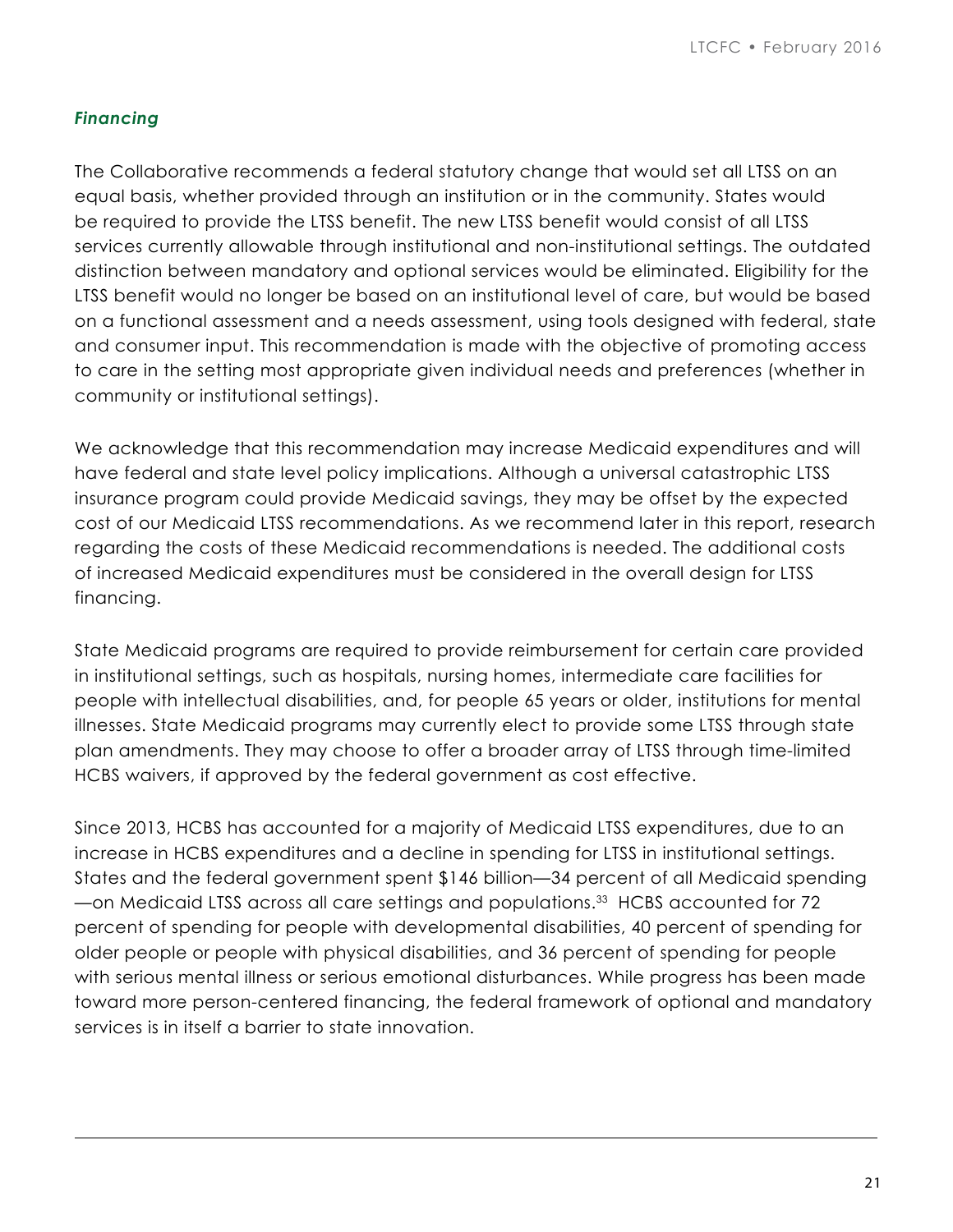In a recent rulemaking, the Centers for Medicare and Medicaid Services (CMS) acknowledged that LTSS is non-medical in nature, even though people with LTSS needs frequently require extensive healthcare and other services as well. We encourage greater authority for states to coordinate, and in some cases, provide health-related, housingrelated services and social supports in HCBS settings. The Collaborative recommends additional changes in Medicaid reimbursement that promote community integration for individuals with disabilities and older adults needing LTSS.

#### *Eligibility*

Our recommendation to expand Medicaid eligibility does not come easily or lightly. However, as a part of the overall package, we concluded it is necessary to ensure that all Americans have a viable option for protection against financial disaster. It would be fundamentally inequitable to leave lower-income Americans who have worked all their lives, without an affordable means to protect themselves, and in many cases their children, against impoverishment.

HCBS waivers currently require that an individual meet an institutional level of care. The Collaborative seeks to change this antiquated requirement, to allow states to serve people before they reach the very high levels of need that is currently characteristic of people receiving institutional services. Specifically, the Collaborative would:

- Shift LTSS eligibility from the outdated institutional level of care to a functional assessment and a needs assessment, using tools designed with federal, state and consumer input.
- Redesign Medicaid's LTSS component with a sliding scale based on income and assets with income-based cost sharing. This would modestly expand eligibility and eliminate the eligibility cliffs between the safety net and the primary insurance and private market options for LTSS financing.

Traditional Medicaid gives states three basic choices for creating savings or greater efficiencies in the program: cut eligibility, cut benefits, or cut provider payments. To shift away from these current "big three" choices and to improve outcomes, the Collaborative agrees that the federal government needs to provide stronger financial supports and incentives for LTSS delivery innovations. States, which provide approximately 43 percent of Medicaid LTSS expenditures, face enormous fiscal liabilities in the current program. Because financial burdens on individuals and families are also likely to grow, shifting additional costs to consumers is not viable. Providers routinely contend that Medicaid reimbursement rates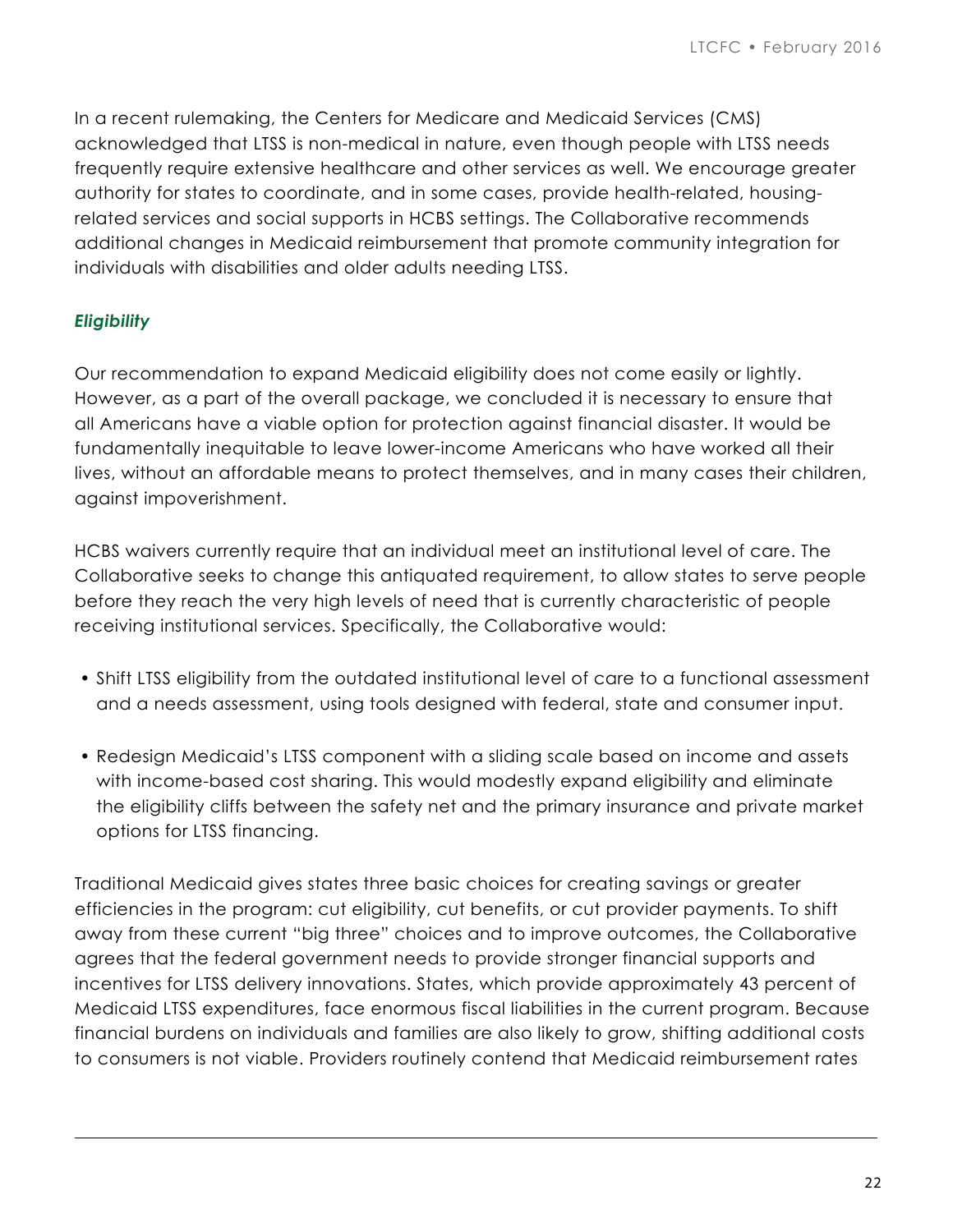are below the cost of providing high quality services, so it is not likely that many states can enact further payment reductions.

Expanded eligibility for Medicaid LTSS should be combined with improved delivery systems that do a better job integrating LTSS, healthcare, and social services to both improve lives for the individuals being served and promote fiscal responsibility. States have often been the leaders in promoting innovation in LTSS delivery, but more should be done to support state initiatives. With so much at stake, any transition to a new Medicaid payment and delivery system needs to be gradual and allow for adequate consumer and provider input on the implementation process.

Catastrophic insurance would generate savings to the Medicaid program.34 In such a context, the Collaborative agrees that Medicaid funding should remain mandatory spending and that expanded Medicaid LTSS eligibility should be accompanied by incentives for states to share in any savings from greater efficiencies and innovations in the delivery of LTSS delivery, especially those savings that might accrue to Medicare from more effective LTSS. We also recognize that expanding eligibility will introduce additional costs beyond the current baseline and must be factored into the overall design and financing of the new LTSS system so that the Medicaid program itself is sustainable.

## **Savings for Working Age People with Disabilities**

The Collaborative recommends that Medicaid LTSS eligibility across the states allow working-aged people who are living with disabilities to work and build assets, while continuing to receive the services and supports they need.

Although the ABLE Act and other modest legislative and regulatory initiatives acknowledged the importance of this goal and raised political awareness of the need for policy to support it, the effect of these programs is expected to be very small.<sup>35</sup>

#### **Another Possibility: Financing Integrated Medical Care and LTSS**

Most LTSS financing reform is focused on improving stand-alone long-term care insurance: that is, insurance that provides benefits for only LTSS. However, the Collaborative also recognizes that it may be possible to create an LTSS benefit within a framework of health insurance.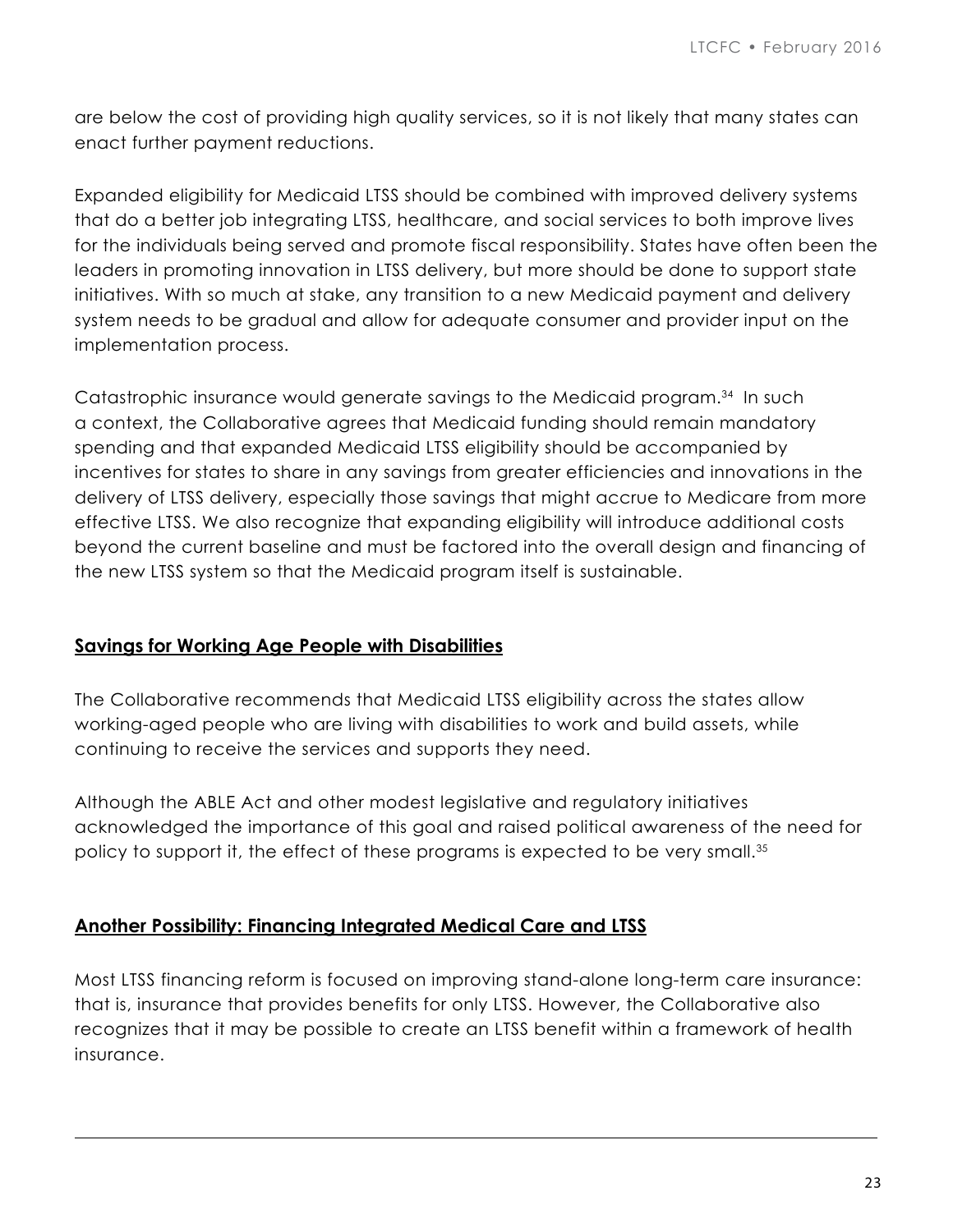Today, consumers face a bifurcated care system. Care is delivered separately and is rarely coordinated. Health care comes from doctors, hospitals, and other medical providers, while LTSS often is delivered by home care aides and providers of social services such transportation, home-delivered meals, and the like. This disorganized care is driven in large part by a divided payment system. Medicare or private medical insurance pays for health care, the Older Americans Act finances certain social supports, while Medicaid, long-term care insurance, and out-of-pocket spending fund personal assistance and other services.

The consequences of this split delivery system are serious. It increases medical risk for those older adults with both multiple chronic conditions and high levels of need for personal assistance. This population also incurs extremely high medical costs—two times greater than for those with multiple chronic conditions alone.36

The Collaborative believes that by better managing and coordinating the health and personal care needs of these older adults, it is possible to both improve their quality of life and reduce the growth in medical spending. Designing a single payment stream could enhance delivery of such integrated care by aligning financial incentives for both medical and LTSS spending. It may reduce hospitalizations and nursing home admissions.<sup>37</sup>

However, fully integrating care delivery is difficult as long as it is financed by two separate payment streams. This is especially challenging because the LTSS costs are borne by the LTSS insurer, while any medical savings are reaped by the health care insurer.

Several care models are attempting to fully integrate medical care with LTSS. The Program of All-Inclusive Care for the Elderly (PACE) program and certain Medicare Special Needs Plans such as the Commonwealth Care Alliance have been delivering such integrated care for many years. In addition, with the encouragement of the U.S. Department of Health and Human Services, two dozen states are experimenting with combined medical and LTSS services through managed care in demonstration programs for older adults and younger people with disabilities who are eligible for both Medicare and Medicaid (known as the "dual eligibles").

This delivery system has great benefits. However, financing models remain undeveloped. The idea of an insurance program that covers both health care and long-term services and supports raises many unresolved design and actuarial issues. While we are unable to put forward a specific integrated financing model at this time, we believe this concept has promise and should be explored by policymakers and insurers. We encourage experiments in integrating medical and long-term care coverage through both traditional fee-forservice Medicare and Medicare Advantage as well as through commercial insurance for working-age people.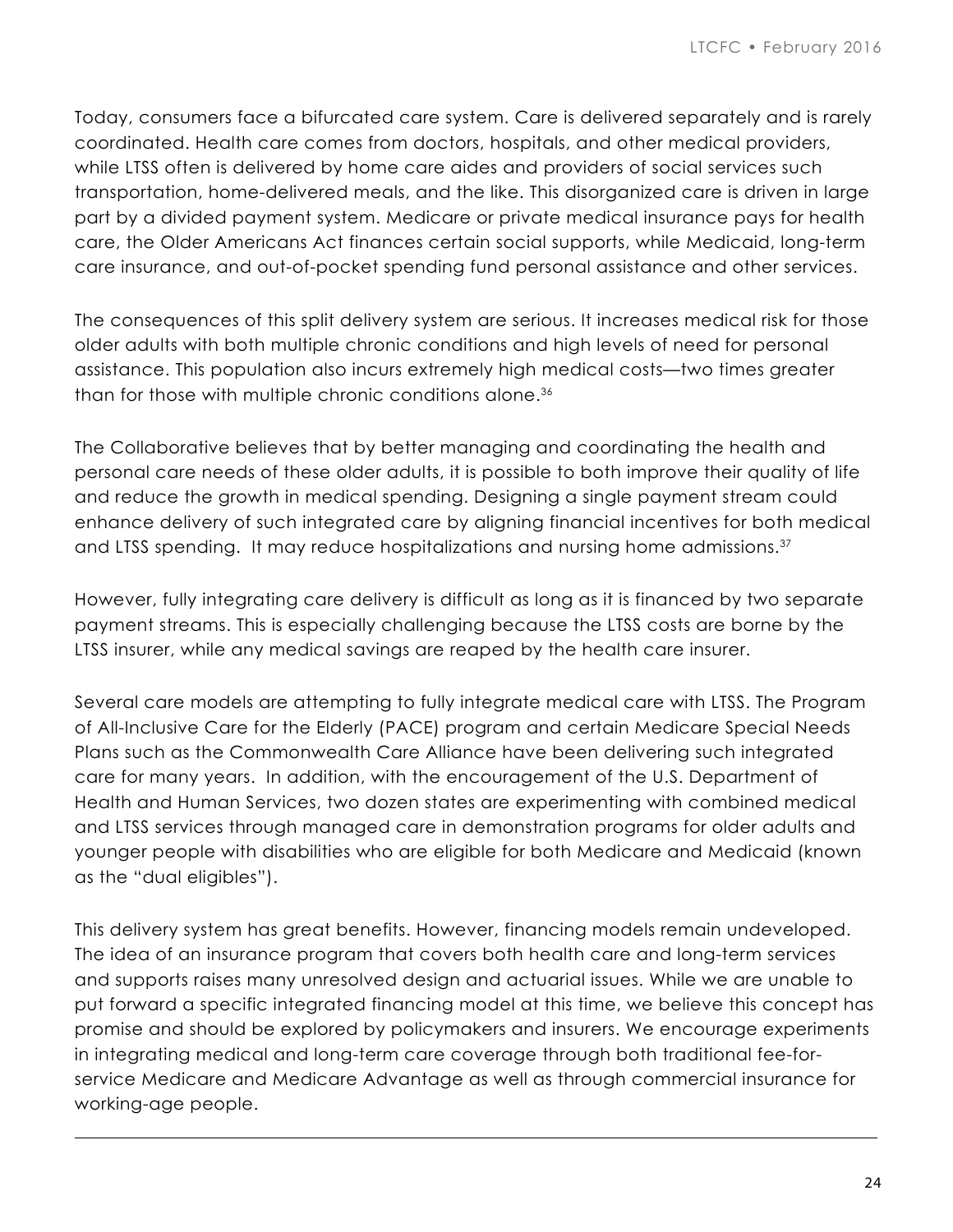*"In an era characterized by sharp partisan differences in health care, the work of the Long Term Care Financing Collaborative stands out as a notable exception. The Collaborative is taking on the next "big challenge in health care"—designing a sustainable and affordable system of long term care. Resolving financing issues in a way that crosses the political spectrum remains an enormous challenge, but the Collaborative deserves credit for attempting it. Those of us involved fervently hope these efforts will be successful."* 

*-Gail Wilensky, Project HOPE*

#### **Increase Public Education Around Catastrophic LTSS Risks and Costs**

Any long-term care financing recommendations must acknowledge challenging and conflicting public attitudes about aging, savings, and insurance. Surveys of American perceptions of long-term care show a widespread lack of understanding of the likely need for LTSS and the costs of those services. Similarly, consumers frequently are unaware of their financial needs in retirement, including LTSS, and have not sufficiently prepared for their lives in old age.

Consumers fear loss of independence and becoming a burden on family members. Research indicates conceptual support for insuring against long-term care risks, but a general unwillingness to pay more than nominal premiums for extensive coverage. Consumers are skeptical of mandatory insurance, but have been unwilling to buy voluntary insurance.

Changing perceptions and encouraging planning will require an aggressive education campaign to go along with the proposals the Collaborative is making regarding the sharing of risk. As a result, the Collaborative recommends coordinated public outreach by insurers, government, medical providers, and financial professionals to raise awareness of LTSS risks and the need to prepare for those risks. If a new program is enacted to cover income-related catastrophic risks, then consumers will have to be periodically informed about their estimated responsibility to provide for the remaining upfront costs and how they might do so through insurance and/or savings.

One way to provide such information may be through regular Social Security statements that include not only a record of earnings history and estimated Social Security benefits, but also an estimate of the individual's responsibility for meeting their needs for long-term services and supports. Medical professionals, service providers, and financial professionals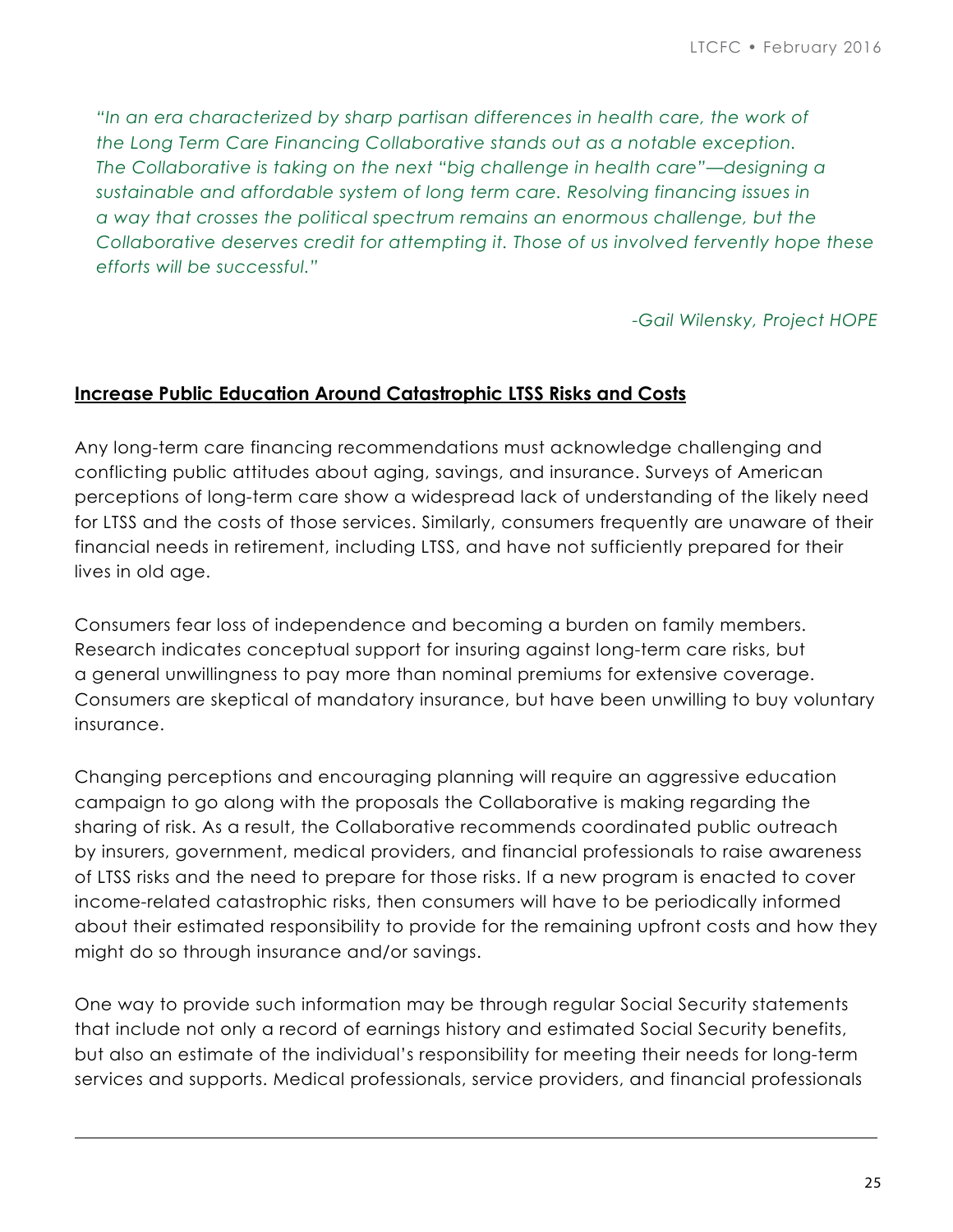should take advantage of "educable moments" in life, such as when family caregivers are supporting aging parents, to provide useful information about preparing for their own future needs.

Public education efforts tied to more specific, individualized estimates of risk, and more timely provision of such information are more likely to be successful in encouraging preparation for future LTSS needs than have past public education efforts tied to general information about the risk and costs associated with LTSS.

## **RECOMMENDED FUTURE RESEARCH AREAS**

*"Long-term care financing and delivery are critically important to the well-being of older Americans, young people living with disabilities, and those families' members who help care for them. Yet few public policy issues are more complex and controversial. The Long-Term Care Financing Collaborative has tackled these challenges head on and is helping guide the nation toward workable, consensus solutions."* 

#### *-Howard Gleckman, Urban Institute*

We found many unanswered questions concerning LTSS financing and delivery. To further refine policy solutions, the Collaborative recommends future research in the following areas:

- Effects of LTSS financing reform on working age adults.
- Incomes, health status, and employment of working-age people living with disabilities.
- Total lifetime risks and costs of LTSS, including lower levels of needs that are not covered by insurance or Medicaid; the current and projected ability of families to finance these lower-level LTSS needs; and the value and opportunity costs of unpaid caregiving.
- How to better apply lessons from behavioral economics to LTSS delivery and finance.
- Effects of enhanced retirement savings on LTSS financing.
- Costs to employers resulting from caregiving responsibilities of their employees.
- Effects of proposed Medicaid reforms on overall costs and beneficiary's quality of life.
- How to create a seamless transition between Medicaid and LTSS insurance.
- Effects of integrating financing and delivery of healthcare and LTSS.
- Effects of LTSS costs by race and ethnicity.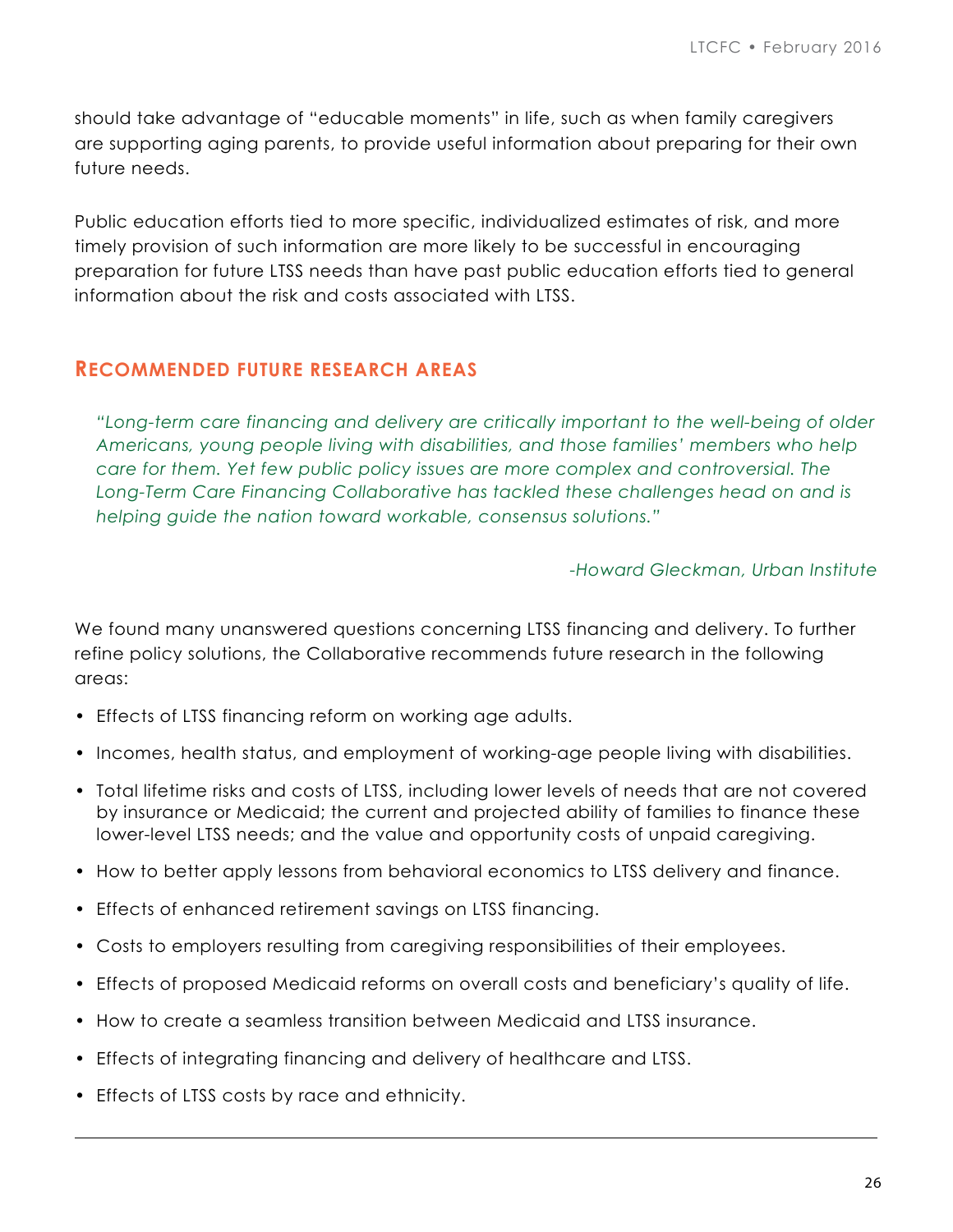# **ACKNOWLEDGMENTS**

The Collaborative's work builds upon other major initiatives, and in particular, actuarial and microsimulation research on LTSS financing options released this year by Milliman, Inc. and the Urban Institute, the LeadingAge Pathways initiatives, 2013 Congressional Commission on Long Term Care, 2013 SCAN Foundation LTC Financing Research Series, 2005 Georgetown University/Robert Wood Johnson Foundation LTC Financing Project, 2000 U.S. Department of Labor Working Group on Long Term Care, 1990 U.S. Bipartisan Commission on Comprehensive Health Care (aka Pepper Commission), and 1988 Catholic Health Association Task Force on Long Term Care Policy. Links to the Milliman and Urban Institute research and the LeadingAge Pathways and 2013 Congressional Commission on Long Term Care reports and others on long term care financing may be found here: [http://](http://www.thescanfoundation.org/ltc-financing-initiative) [www.thescanfoundation.org/ltc-financing-initiative](http://www.thescanfoundation.org/ltc-financing-initiative).

Support for the Long Term Care Financing Collaborative has been provided by AARP, American Health Care Association/National Center for Assisted Living (AHCA/ NCAL), America's Health Insurance Plans (AHIP), Akin Gump Strauss Hauer & Feld LLP, Convergence Center for Policy Resolution, Dennis Passis, The John A. Hartford Foundation, Hederman Consulting LLC, The Jewish Federations of North America (JFNA), Jewish Healthcare Foundation, LeadingAge, Maja Kristin, Mt. Sinai Health Care Foundation, The SCAN Foundation, and the Urban Institute. Support for the Collaborative does not constitute endorsement of any of the specific policy recommendations made in this report.

Convergence Center for Policy Resolution was founded in 2009 to offer an alternative solution for addressing urgent social and policy issues that were bogged down in disagreement and discord. Drawing from decades of experience solving difficult policy issues, Convergence was formed to use dialogue and collaboration to generate breakthrough solutions to important yet intractable problems. Convergence uses structured, facilitated dialogue and long-term relationship building to build trust and understanding and to create a renewed sense of what is possible through shared goals and long-term cooperation. Convergence does not take positions on issues. The views expressed in this report are those of the members of the Collaborative and should not be attributed to Convergence Center for Policy Resolution, its Board of Trustees, or its funders.

The members of the Long-Term Care Financing Collaborative were aided and honored by the friendship, wisdom, insights and policy contributions of Richard Teske (1949-2014). Debra Whitman provided support and encouragement at crucial stages throughout the Collaborative's efforts. Lisa Ekman contributed a wealth of expertise and leadership on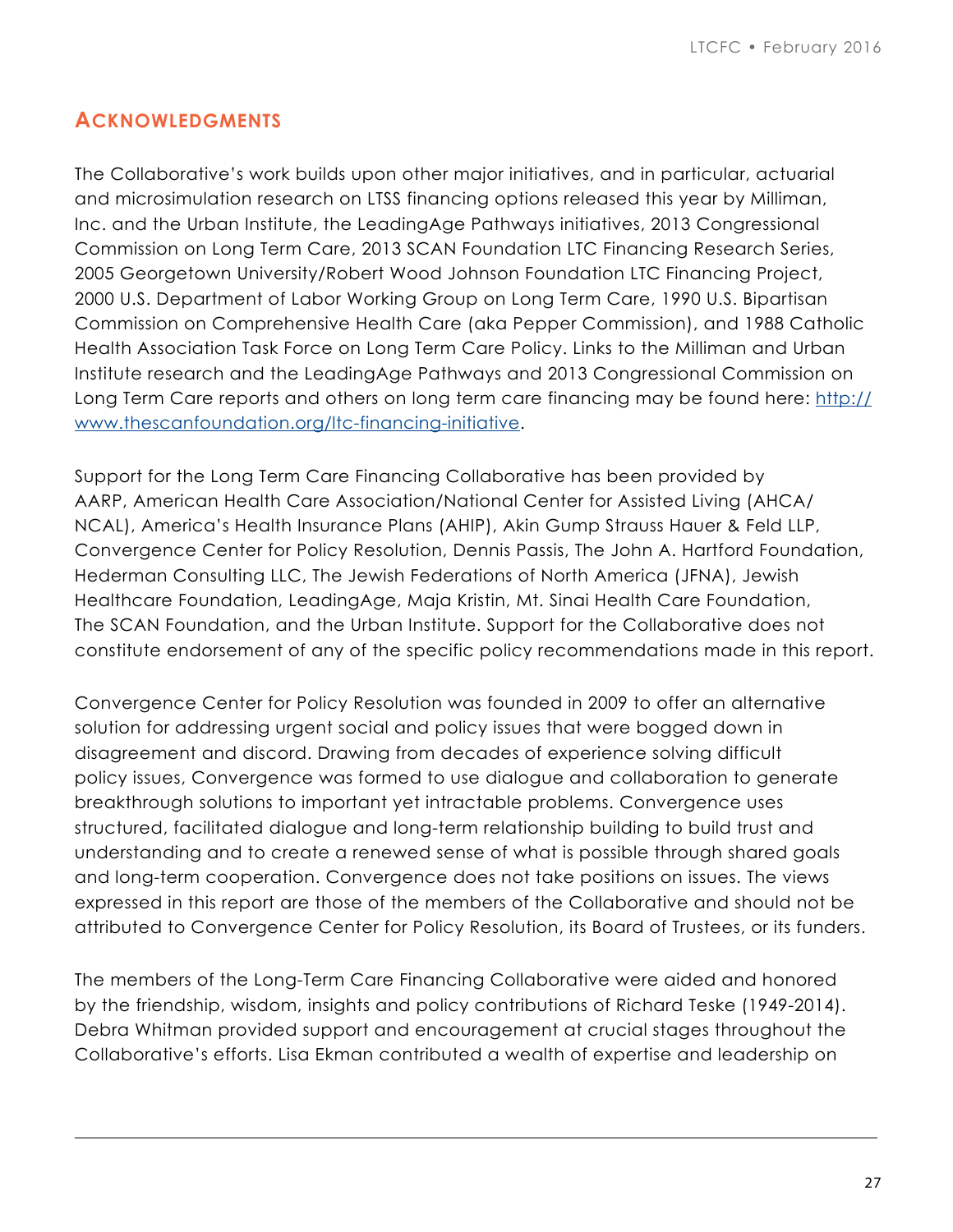several key issues. We thank the researchers and project coordinators involved in the LTSS financing research conducted in partnership by Urban Institute and Milliman; in particular, we thank Melissa Favreault, Chris Giese, Howard Gleckman, Rich Johnson, Al Schmitz, Anne Tumlinson, and Gretchen Alkema for sharing their time and talents far above and beyond the scope of their work.

We are deeply grateful to Maja Kristin for her generous support, and to Thomas Risberg and the wonderful Convergence Center for Policy Resolution interns, Evelyn Chuang, Brittany Dougall, Vivian Nguyen, Ross Fishbein, Jamie Kendall, and Ashleigh Allen for their research and support of the Collaborative's efforts.

# **REFERENCES**

<sup>1</sup> Long Term Care Financing Collaborative, *Principles for Improving Financing and Delivery of Long-Term Services and Supports* (July 2015). [http://www.convergencepolicy.org/wp-content/uploads/2015/07/LTCFC-](http://www.convergencepolicy.org/wp-content/uploads/2015/07/LTCFC-Foundational-Principles-Final-070215.pdf)[Foundational-Principles-Final-070215.pdf](http://www.convergencepolicy.org/wp-content/uploads/2015/07/LTCFC-Foundational-Principles-Final-070215.pdf)

\_\_\_\_\_\_\_\_\_\_\_\_\_\_\_\_\_\_\_\_\_\_\_\_\_\_\_\_\_\_\_\_\_\_\_\_\_\_\_\_\_\_\_\_\_\_\_\_\_\_\_\_\_\_\_\_\_\_\_\_\_\_\_\_\_\_\_\_\_\_\_\_\_

- <sup>2</sup> Long Term Care Financing Collaborative, *Vision of a Better Future for People Needing Long Term Services and Supports* (July 2015). [http://www.convergencepolicy.org/wp-content/uploads/2015/07/LTCFC-](http://www.convergencepolicy.org/wp-content/uploads/2015/07/LTCFC-Vision-070215.pdf)[Vision-070215.pdf](http://www.convergencepolicy.org/wp-content/uploads/2015/07/LTCFC-Vision-070215.pdf)
- <sup>3</sup> Peter Kemper, Harriet L. Komisar, and Lisa Alecxih, *Long-Term Care Over an Uncertain Future: What Can Current Retirees Expect?*, Inquiry, 42(4): 335-350. [http://www.allhealth.org/briefingmaterials/Long-](http://www.allhealth.org/briefingmaterials/Long-TermCareOveranUncertainFuture-WhatCanCurrentRetireesExpect-461.pdf)Ter[mCareOveranUncertainFuture-WhatCanCurrentRetireesExpect-461.pdf](http://www.allhealth.org/briefingmaterials/Long-TermCareOveranUncertainFuture-WhatCanCurrentRetireesExpect-461.pdf)
- <sup>4</sup> Melissa Favreault and Judith Dey, *Long-Term Services and Supports for Older Americans: Risks and Financing Research Brief*, Department of Health and Human Services, Office of the Assistant Secretary for Planning and Evaluation (July 2015). [http://aspe.hhs.gov/basic-report/long-term-services-and-supports-older-americans](https://aspe.hhs.gov/basic-report/long-term-services-and-supports-older-americans-risks-and-financing-research-brief)[risks-and-financing-research-brief](https://aspe.hhs.gov/basic-report/long-term-services-and-supports-older-americans-risks-and-financing-research-brief)
- <sup>5</sup> Susan C. Reinhard, Lynn, F. Feinberg, Rita Choula, and Ari Houser, *Valuing the Invaluable: 2015 Update: Undeniable Progress, but Big Gaps Remain*, p. 3, AARP Public Policy Institute (July 2015). [http://www.aarp.](http://www.aarp.org/content/dam/aarp/ppi/2015/valuing-the-invaluable-2015-update-new.pdf) org[/content/dam/aarp/ppi/2015/valuing-the-invaluable-2015-update-new.pdf](http://www.aarp.org/content/dam/aarp/ppi/2015/valuing-the-invaluable-2015-update-new.pdf)
- <sup>6</sup> Susan C. Reinhard, Lynn, F. Feinberg, Rita Choula, and Ari Houser, *Valuing the Invaluable: 2015 Update: Undeniable Progress, but Big Gaps Remain*, p. 3, AARP Public Policy Institute (July 2015). [http://www.aarp.](http://www.aarp.org/content/dam/aarp/ppi/2015/valuing-the-invaluable-2015-update-new.pdf) org[/content/dam/aarp/ppi/2015/valuing-the-invaluable-2015-update-new.pdf](http://www.aarp.org/content/dam/aarp/ppi/2015/valuing-the-invaluable-2015-update-new.pdf)
- <sup>7</sup> AARP Public Policy Institute, *Valuing the Invaluable: 2011 Update, The Economic Value of Family Caregiving*. [https://www.caregiver.org/selected-caregiver-statistics;](https://www.caregiver.org/selected-caregiver-statistics) National Alliance for Caregiving and AARP, *Caregiving in the U.S.: A Focused Look at Those Caring for Someone Age 50 or Older* (2009). [https://www.](https://www.caregiver.org/selected-caregiver-statistics) [caregiver.org/selected-caregiver-statistics](https://www.caregiver.org/selected-caregiver-statistics)
- <sup>8</sup> Lynn Feinberg and Rita Choula, *AARP Public Policy Institute Fact Sheet 271: Understanding the Impact of Family Caregiving on Work* (October 2012). [http://www.aarp.org/content/dam/aarp/research/public\\_](http://www.aarp.org/home-family/caregiving/info-10-2012/understanding-the-impact-of-family-caregiving-and-work-fs-AARP-ppi-ltc.html) policy\_institu[te/ltc/2012/understanding-impact-family-caregiving-work-AARP-ppi-ltc](http://www.aarp.org/home-family/caregiving/info-10-2012/understanding-the-impact-of-family-caregiving-and-work-fs-AARP-ppi-ltc.html)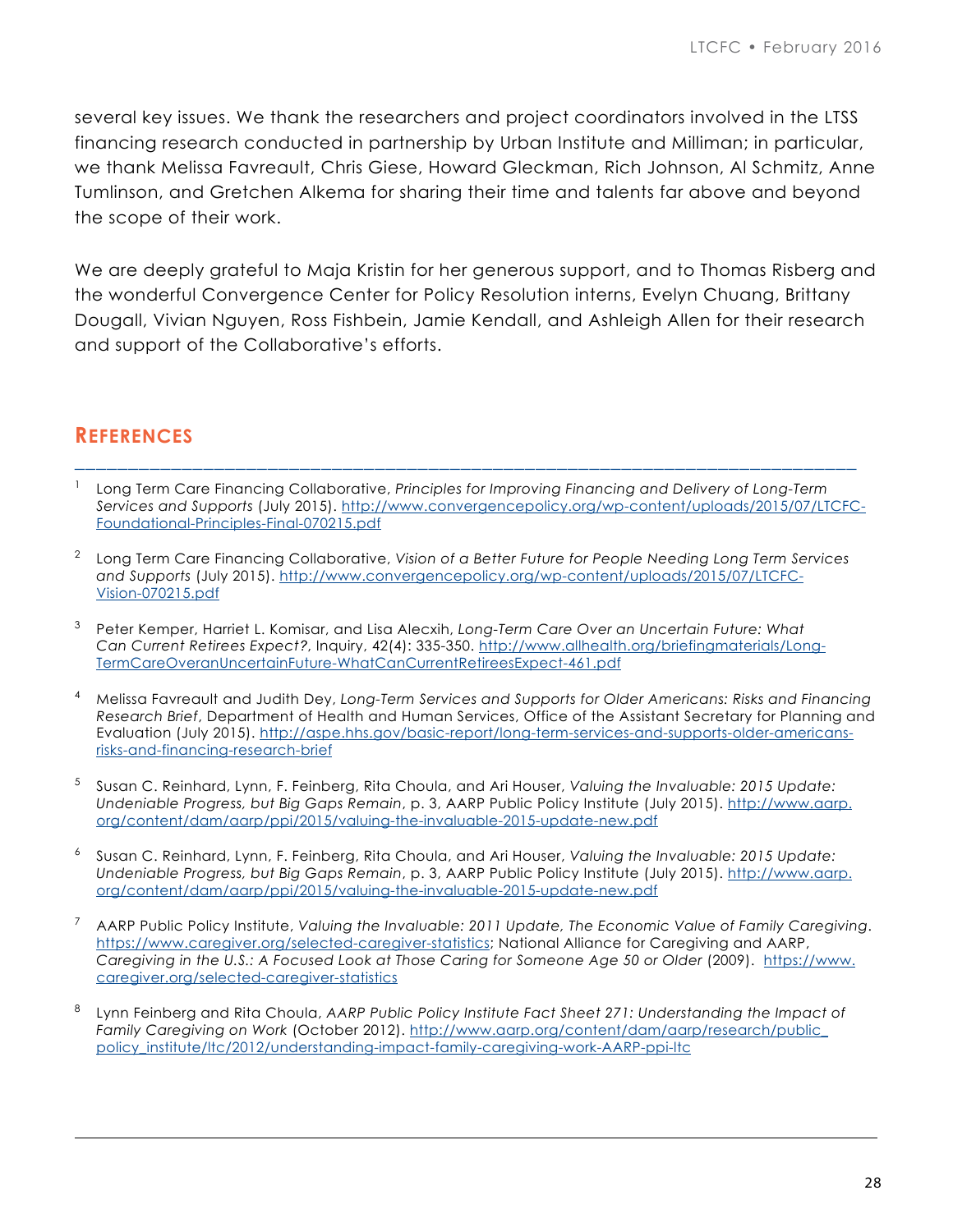- <sup>9</sup> Susan Reinhard, Lynn Feinberg, Rita Choula, Ari Houser, *Valuing the Invaluable 2015 Update: Undeniable Progress, But Big Gaps Remain,* AARP Public Policy Institute (July 2015). [http://www.aarp.org/ppi/info-2015/](http://www.aarp.org/ppi/info-2015/valuing-the-invaluable-2015-update.html) [valuing-the-invaluable-2015-update.html](http://www.aarp.org/ppi/info-2015/valuing-the-invaluable-2015-update.html)
- <sup>10</sup> Dan Witters, *Caregiving Costs U.S. Economy \$25.2 Billion in Lost Productivity*, Gallup Wellbeing (July 2011). htt[p://www.gallup.com/poll/148670/caregiving-costs-economy-billion-lost-productivity.aspx](http://www.gallup.com/poll/148670/caregiving-costs-economy-billion-lost-productivity.aspx)
- <sup>11</sup> Metlife, MetLife Study of Working Caregivers and Employer Health Costs, pp. 4, 7 (February 2010). [https://](https://www.metlife.com/assets/cao/mmi/publications/studies/2010/mmi-working-caregivers-employers-health-care-costs.pdf) [www.metlife.com/assets/cao/mmi/publications/studies/2010/mmi-working-caregivers-employers-health-care](https://www.metlife.com/assets/cao/mmi/publications/studies/2010/mmi-working-caregivers-employers-health-care-costs.pdf)[costs.pdf](https://www.metlife.com/assets/cao/mmi/publications/studies/2010/mmi-working-caregivers-employers-health-care-costs.pdf)
- <sup>12</sup> Susan Reinhard, Carol Levine, and Sarah Samis, *Home Alone: Family Caregivers Providing Complex Chronic Care*, p. 13, AARP Public Policy Institute (October 2012). [http://www.aarp.org/content/dam/aarp/research/](http://www.aarp.org/content/dam/aarp/research/public_policy_institute/health/home-alone-family-caregivers-providing-complex-chronic-care-rev-AARP-ppi-health.pdf) [public\\_policy\\_institute/health/home-alone-family-caregivers-providing-complex-chronic-care-rev-AARP-ppi](http://www.aarp.org/content/dam/aarp/research/public_policy_institute/health/home-alone-family-caregivers-providing-complex-chronic-care-rev-AARP-ppi-health.pdf)[health.pdf](http://www.aarp.org/content/dam/aarp/research/public_policy_institute/health/home-alone-family-caregivers-providing-complex-chronic-care-rev-AARP-ppi-health.pdf)
- <sup>13</sup> Centers for Disease Control and Prevention, *Long Term Care Services in the United States: 2013 Overview*, Vital and Health Statistics, 3(37): 33 (2013). [http://www.cdc.gov/nchs/data/nsltcp/long\\_term\\_care\\_](http://www.cdc.gov/nchs/data/nsltcp/long_term_care_services_2013.pdf) serv[ices\\_2013.pdf](http://www.cdc.gov/nchs/data/nsltcp/long_term_care_services_2013.pdf)
- <sup>14</sup> M. Favreault and J. Dev (July 2015).
- <sup>15</sup> M. Favreault and J. Dey (July 2015).
- <sup>16</sup> Carla Washington, Presentation at WV Partnership for Elder Living 2013 Summit, *Direct Care Workers: Essential to Quality Long Term Care*, p. 6, Direct Care Alliance, Inc. (2013). [http://www.wvpel.org/summit4Pres/WVPEL\\_](http://www.wvpel.org/summit4Pres/WVPEL_Carla.pdf) [Carla.pdf](http://www.wvpel.org/summit4Pres/WVPEL_Carla.pdf)
- <sup>17</sup> National Alliance for Caregiving and AARP Public Policy Institute, *Caregiving in the U.S.*, p. 40 (June 2015). [http://www.caregiving.org/wp-content/uploads/2015/05/2015\\_CaregivingintheUS\\_Final-Report-June-4\\_WEB.](http://www.caregiving.org/wp-content/uploads/2015/05/2015_CaregivingintheUS_Final-Report-June-4_WEB.pdf) [pdf](http://www.caregiving.org/wp-content/uploads/2015/05/2015_CaregivingintheUS_Final-Report-June-4_WEB.pdf)
- <sup>18</sup> MetLife Mature Market Institute, *The MetLife Study of Caregiving Costs to Working Caregivers Double Jeopardy for Baby Boomers Caring for Their Parents*, p. 2 (June 2011). [http://www.aarp.org/relationships/](http://www.aarp.org/relationships/caregiving/info-11-2008/i13_caregiving.htm) car[egiving/info-11-2008/i13\\_caregiving.htm](http://www.aarp.org/relationships/caregiving/info-11-2008/i13_caregiving.htm)
- $19$  Note: These are total expenses, which include government expenses. M. Favreault and J. Dey (2015).
- This is a measure of median financial assets, not income. Financial assets include retirement accounts, taxable savings accounts, stocks, and bonds. Gretchen Jacobson, Christina Swoope, Tricia Neuman, and Karen Smith, *Income and Assets of Medicare Beneficiaries 2014-2030*, Henry J. Kaiser Family Foundation (2015). <http://kff.org/medicare/issue-brief/income-and-assets-of-medicare-beneficiaries-2014-2030/>
- <sup>21</sup> Employee Benefit Research Institute Notes October 2015, *Amount of Savings Needed for Health Expenses for People Eligible for Medicare: Unlike the Last Few Years, the News Is Not Good*. [https://www.ebri.org/](https://www.ebri.org/publications/notes/index.cfm?fa=notesDisp&content_id=3284) pu[blications/notes/index.cfm?fa=notesDisp&content\\_id=3284](https://www.ebri.org/publications/notes/index.cfm?fa=notesDisp&content_id=3284).
- M. Favreault and J. Dey (July 2015).
- <sup>23</sup> America's Health Insurance Plans, *Who Buys Long Term Care Insurance in 2010-2011*? *A Twenty Year Study of Buyers and Non-Buyers (in the Individual Market)* (March 2012). [https://www.ahip.org/](https://www.ahip.org/WhoBuysLTCInsurance2010-2011/) [WhoBuysLTCInsurance2010-2011/](https://www.ahip.org/WhoBuysLTCInsurance2010-2011/)
- M. Favreault and J. Dey (July 2015).